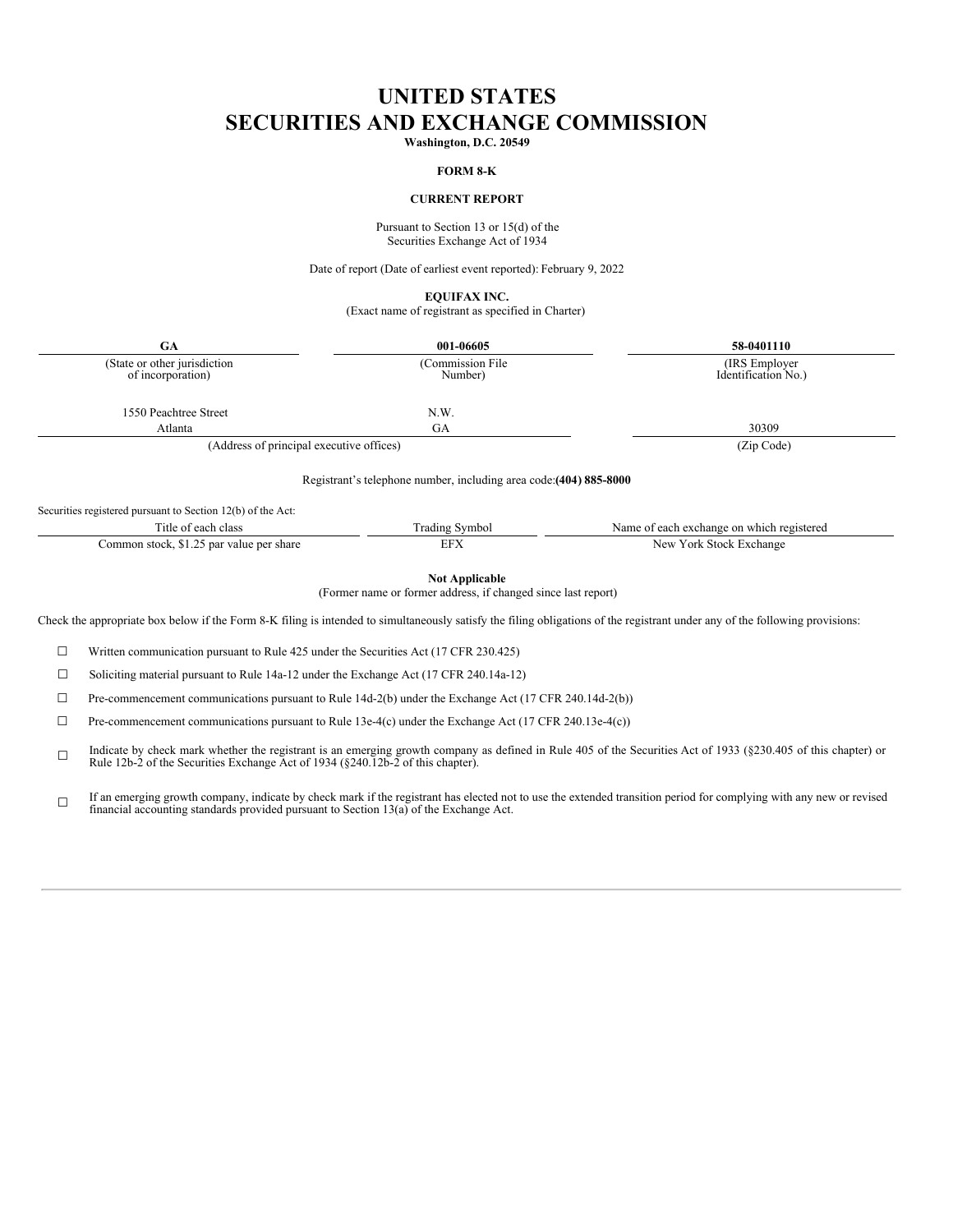### **Item 2.02. Results of Operations and Financial Condition.**

On February 9, 2022, Equifax Inc. issued a press release disclosing financial results for the three and twelve month periods ended December 31, 2021. A copy of the text of the press release is attached as Exhibit 99.1 hereto. The information in Exhibit 99.1 shall not be deemed to be "filed" for purposes of Section 18 of the Securities Exchange Act of 1934, nor shall it be deemed incorporated by reference in any filing under the Securities Act of 1933, except as shall be expressly set forth by specific reference in such filing.

### **Item 9.01. Financial Statements and Exhibits.**

(d) Exhibits

99.1 Press release of Equifax Inc. dated [February](#page-14-0) 9, 2022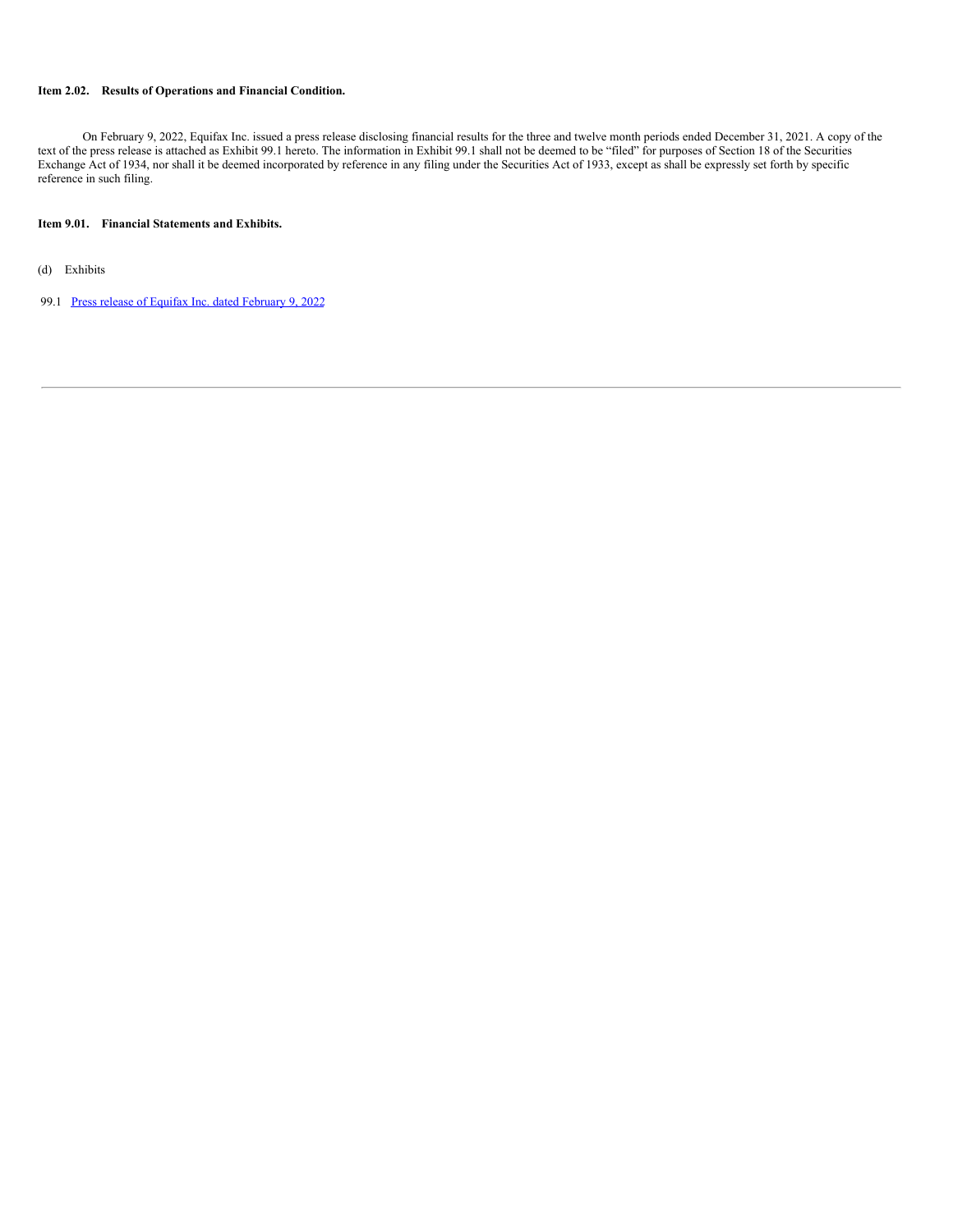### **SIGNATURE**

Pursuant to the requirements of the Securities Exchange Act of 1934, the registrant has duly caused this report to be signed on its behalf by the undersigned hereunto duly authorized.

# **EQUIFAX INC.**

By:  $/s/ John W. Gamble, Jr.$ 

Name: John W. Gamble, Jr.<br>Title: Corporate Vice President Corporate Vice President and Chief Financial Officer

Date: February 9, 2022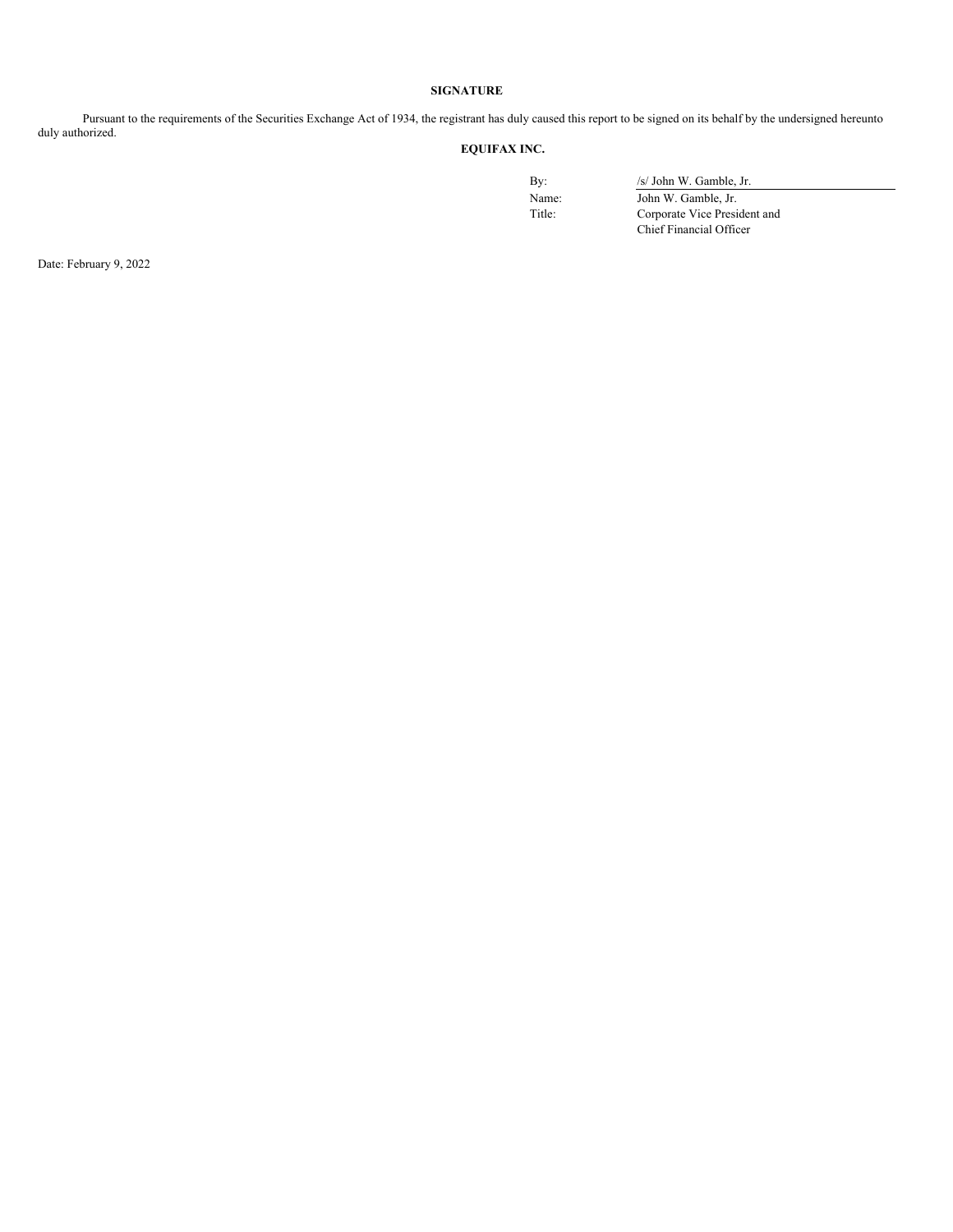

**1550 Peachtree Street, N.W. Atlanta, Georgia 30309**

**NEWS RELEASE**

**Contact:** Dorian Hare Kate Walker Investor Relations Media Relations and the United States of the Media Relations Media Relations of the Media Relations of the Media Relations of the Media Relations of the Media Relations of the Media Relations of the Medi dorian.hare@equifax.com

(404) 885-8210 mediainquiries@equifax.com

### **Equifax Delivers Record Revenue and Eighth Consecutive Quarter of Double-Digit Growth**

**ATLANTA, February 9, 2022** -- Equifax Inc. (NYSE: EFX) today announced financial results for the quarter and full year ended December 31, 2021.

- Record fourth quarter 2021 revenue of \$1.3 billion, up 12%
- Workforce Solutions revenue growth of 29%; eleven consecutive quarters of double-digit revenue growth
- Strong new product innovation leveraging new EFX Cloud
- Closed in February bolt-on acquisition of Efficient Hire to enhance differentiated data and strengthen Workforce Solutions

"We delivered a strong 2021 with our eighth consecutive quarter of double-digit revenue growth. Our fourth quarter revenue of \$1.253 billion was a record, up 12% despite a continued decline in the U.S. mortgage market. Our largest and fastest-growing business Workforce Solutions again powered our results, growing 29% along with strong growth contributions from USIS non-mortgage and International revenue," said Mark W. Begor, Equifax Chief Executive Officer. "We have strong momentum as we enter 2022 and are continuing to reinvest our strong outperformance in bolt-on acquisitions that further position Equifax for diversified growth, including Efficient Hire, which enhances our robust suite of employer services."

"Our EFX2023 growth strategy driving accelerated New Product Innovation leveraging the EFX Cloud, continued strong growth of Workforce Solutions, and further expanding our differentiated data will drive revenue and margin growth in 2022 and beyond by delivering differentiated solutions that 'Only Equifax' can provide. We are reconfirming our prior framework with full-year 2022 guidance reflecting our expectation of performance at the midpoint of revenue in a range of \$5.250 billion to \$5.350 billion, and Adjusted EPS in a range of \$8.50 to \$8.80. This reflects an increase in our core revenue growth that offsets our expectation of a sharper decline in the U.S. mortgage market of 21.5% compared to last year. We are energized about the New Equifax and remain confident in our long-term 8-12% growth framework that will deliver higher margins and free cash flow."

#### **Financial Results Summary**

The Company reported revenue of \$1,253.2 million in the fourth quarter of 2021, a 12 percent increase from the fourth quarter of 2020 on both a reported and local currency basis.

Fourth quarter 2021 diluted EPS attributable to Equifax was \$0.99 per share, up from \$0.61 per share in the fourth quarter of 2020.

Net income attributable to Equifax of \$122.1 million was up from \$74.5 million in the fourth quarter of 2020.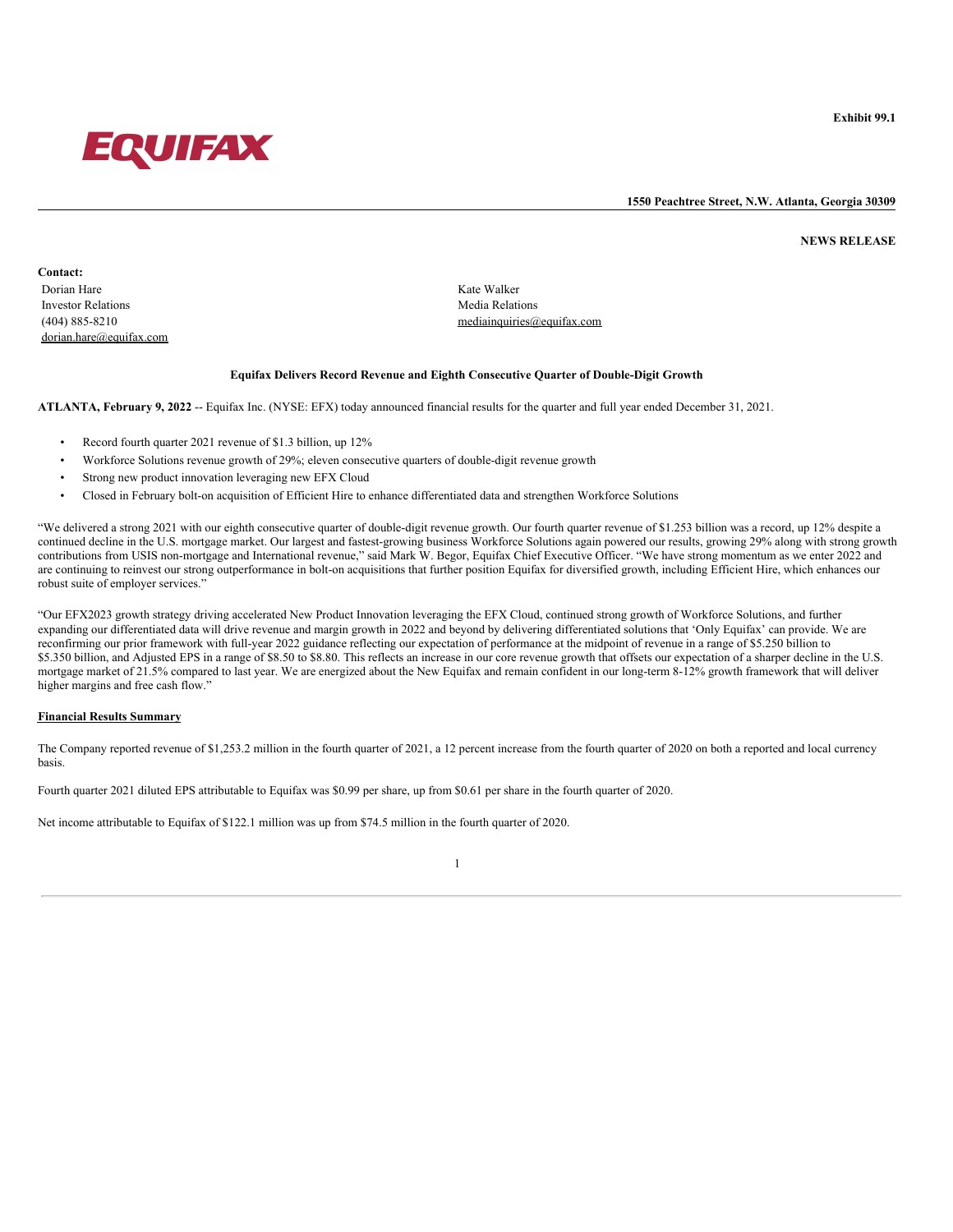For the full year 2021, revenue was \$4,923.9 million, a 19 percent increase from 2020 on a reported and 18 percent on a local currency basis. Diluted EPS attributable to Equifax was \$6.02 per share, up from \$4.24 per share for the full year 2020. Net income attributable to Equifax was \$744.2 million, up from net income of \$520.1 million for the full year 2020.

As further discussed in the attached Common Questions and Answers, we changed our operating segments in the fourth quarter of 2021 and integrated our Global Consumer Solutions business into our U.S. Information Solutions, Workforce Solutions and International operating segments. The change in operating segments has been applied retrospectively for the periods presented in this earnings release.

#### **Workforce Solutions fourth quarter results**

- Total revenue was \$531.6 million in the fourth quarter of 2021, up 29 percent from the fourth quarter of 2020. Operating margin for Workforce Solutions was 40.5 percent in the fourth quarter of 2021 compared to 48.7 percent in the fourth quarter of 2020. Adjusted EBITDA margin for Workforce Solutions was 48.4 percent in the fourth quarter of 2021, compared to 55.8 percent in the fourth quarter of 2020.
- Verification Services revenue was \$426.6 million, up 29 percent when compared to the fourth quarter of 2020.
- Employer Services revenue was \$105.0 million, up 28 percent when compared to the fourth quarter of 2020.

#### **USIS fourth quarter results**

- Total revenue was \$434.0 million in the fourth quarter of 2021, flat compared to the fourth quarter of 2020. Operating margin for USIS was 30.5 percent in the fourth quarter of 2021, compared to 27.7 percent in the fourth quarter of 2020. Adjusted EBITDA margin for USIS was 39.4 percent in the fourth quarter of 2021, compared to 41.6 percent in the fourth quarter of 2020.
- Online Information Solutions revenue was \$313.9 million, flat when compared to the fourth quarter of 2020.
- Mortgage Solutions revenue was \$40.7 million, down 19 percent when compared to the fourth quarter of 2020.
- Financial Marketing Services revenue was \$79.4 million, up 14 percent when compared to the fourth quarter of 2020.

#### **International fourth quarter results**

- Total revenue was \$287.6 million in the fourth quarter of 2021, up 6 percent from the fourth quarter of 2020 on both a reported and local currency basis. Operating margin for International was 16.1 percent in the fourth quarter of 2021, compared to 13.4 percent in the fourth quarter of 2020. Adjusted EBITDA margin for International was 29.9 percent in the fourth quarter of 2021, compared to 33.2 percent in the fourth quarter of 2020.
- Asia Pacific revenue was \$88.4 million, up 9 percent from the fourth quarter of 2020 on a reported and local currency basis.
- Europe revenue was \$90.3 million, flat from the fourth quarter of 2020 on a reported and local currency basis.
- Latin America revenue was \$45.3 million, up 6 percent from the fourth quarter of 2020 and up 15 percent on a local currency basis.
- Canada revenue was \$63.6 million, up 9 percent from the fourth quarter of 2020 and up 6 percent on a local currency basis.

#### **Adjusted EPS and Adjusted EBITDA Margin**

- Adjusted EPS attributable to Equifax was \$1.84 for the fourth quarter of 2021, down 8 percent compared to the fourth quarter of 2020. Adjusted EBITDA margin was 32.2 percent for the fourth quarter of 2021, compared to 37.8 percent in the fourth quarter of 2020.
- Full year adjusted EPS attributable to Equifax was \$7.64, up 10 percent from the prior year period. Full year adjusted EBITDA margin was 33.9 percent. compared to 36.2 percent in 2020.
- These financial measures exclude adjustments as described further in the Non-GAAP Financial Measures section below.

 $\mathcal{L}$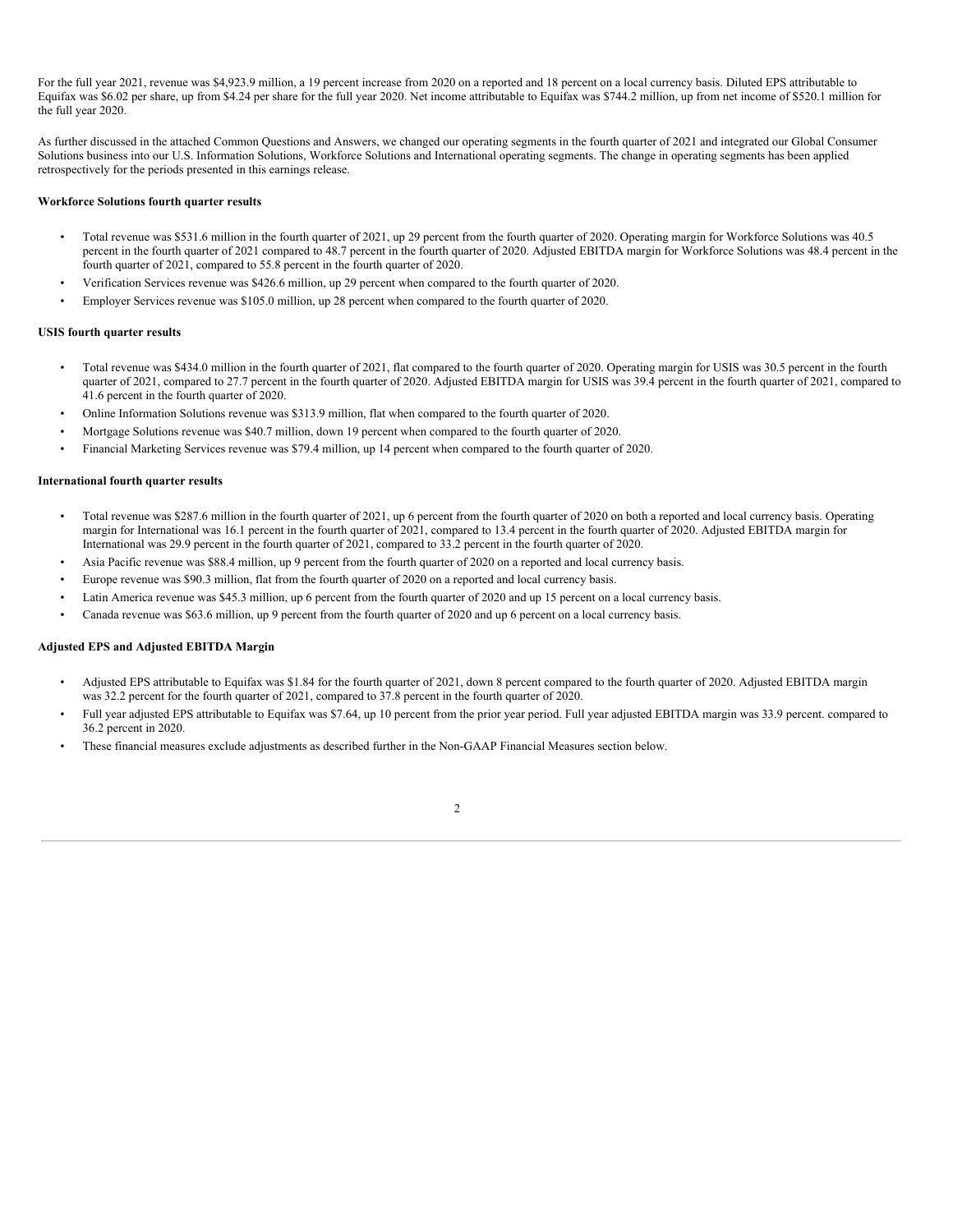# **2022 First Quarter and Full Year Guidance**

|                                              |                  | O1 2022          |                  | <b>FY 2022</b>   |  |  |
|----------------------------------------------|------------------|------------------|------------------|------------------|--|--|
|                                              | Low-End          | High-End         | Low-End          | High-End         |  |  |
| Reported Revenue                             | \$1.320 billion  | \$1.340 billion  | \$5.250 billion  | \$5.350 billion  |  |  |
| Reported Revenue Growth                      | 8.8%             | $10.5\%$         | $6.6\%$          | $8.7\%$          |  |  |
| Local Currency Growth <sup>(1)</sup>         | $10.0\%$         | 11.7%            | $7.4\%$          | $9.5\%$          |  |  |
| Organic Local Currency Growth <sup>(1)</sup> | 4.8%             | $6.5\%$          | $4.2\%$          | $6.3\%$          |  |  |
| Adjusted Earnings Per Share                  | \$2.08 per share | \$2.18 per share | \$8.50 per share | \$8.80 per share |  |  |

(1) Refer to page 10 for definitions.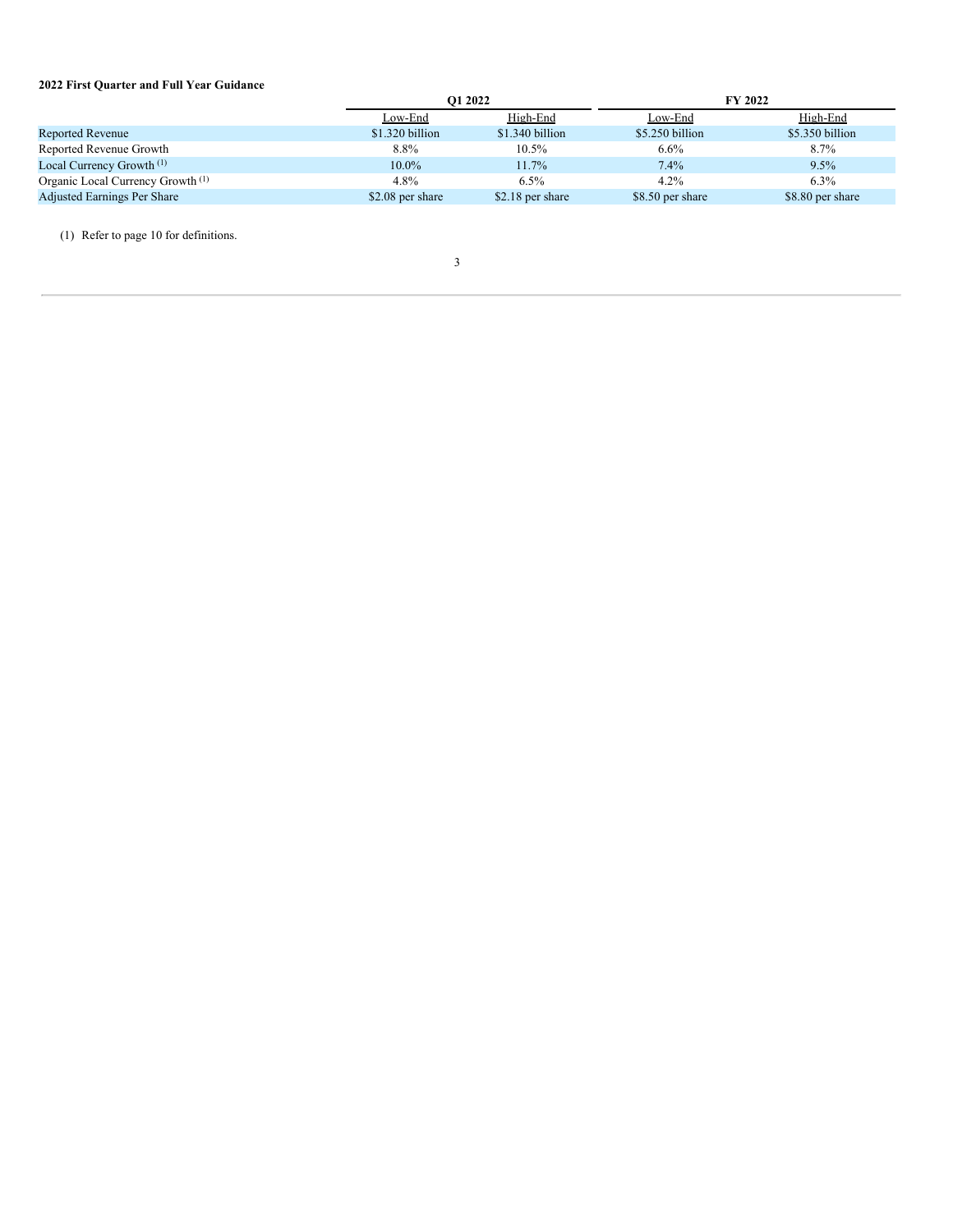### **About Equifax**

At Equifax (NYSE: EFX), we believe knowledge drives progress. As a global data, analytics, and technology company, we play an essential role in the global economy by helping financial institutions, companies, employers, and government agencies make critical decisions with greater confidence. Our unique blend of differentiated data, analytics, and cloud technology drives insights to power decisions to move people forward. Headquartered in Atlanta and supported by more than 13,000 employees worldwide, Equifax operates or has investments in 24 countries in North America, Central and South America, Europe, and the Asia Pacific region. For more information, visit Equifax.com.

#### **Earnings Conference Call and Audio Webcast**

In conjunction with this release, Equifax will host a conference call on February 10, 2022 at 8:30 a.m. (ET) via a live audio webcast. To access the webcast and related presentation materials, go to the Investor Relations section of our website at www.equifax.com. The discussion will be available via replay at the same site shortly after the conclusion of the webcast. This press release is also available at that website.

#### **Non-GAAP Financial Measures**

This earnings release presents adjusted EPS attributable to Equifax which is diluted EPS attributable to Equifax adjusted (to the extent noted above for different periods) for acquisition-related amortization expense, costs related to the 2017 cybersecurity incident (these costs are comprised of legal fees for 2021, and legal fees and incremental costs to transform our information technology infrastructure and data security for 2020), fair value adjustment of equity investments, pension mark-to-market fair value adjustment, income tax effects of Q1 2020 gain on fair market value adjustment of equity investment, foreign currency impact of certain intercompany loans, acquisition-related costs other than acquisition amortization, legal settlement unrelated to the 2017 cybersecurity incident, realignment of internal resources, income tax effect of stock awards recognized upon vesting or settlement, Argentina highly inflationary foreign currency adjustment, valuation allowance for certain deferred tax assets and tax benefit on legal settlement related to the 2017 cybersecurity incident. All adjustments are net of tax, with a reconciling item for the aggregated tax impact of the adjustments. This earnings release also presents adjusted EBITDA and adjusted EBITDA margin which is defined as consolidated net income attributable to Equifax plus net interest expense, income taxes, depreciation and amortization, and also excludes certain one-time items. These are important financial measures for Equifax but are not financial measures as defined by GAAP.

These non-GAAP financial measures should be reviewed in conjunction with the relevant GAAP financial measures and are not presented as an alternative measure of net income or EPS as determined in accordance with GAAP.

Reconciliations of these non-GAAP financial measures to the most directly comparable GAAP financial measures and related notes are presented in the Q&A. This information can also be found under "Investor Relations/Financial Information/Non-GAAP Financial Measures" on our website at www.equifax.com.

#### **Forward-Looking Statements**

This release contains forward-looking statements and forward-looking information. These statements can be identified by expressions of belief, expectation or intention, as well as statements that are not historical fact. These statements are based on certain factors and assumptions including with respect to foreign exchange rates, expected growth, results of operations, performance, the outcome of legal proceedings, business prospects and opportunities and effective tax rates. While the Company believes these factors and assumptions to be reasonable based on information currently available, they may prove to be incorrect.

Several factors could cause actual results to differ materially from those expressed or implied in the forward-looking statements, including, but not limited to, actions taken by us, including restructuring or strategic initiatives (including our technology, data and security cloud transformation, capital investments and asset acquisitions or dispositions), as well as developments beyond our control, including, but not limited to, the impact of COVID-19 and changes in U.S. and worldwide economic conditions that materially impact consumer spending, consumer debt and employment and the demand for Equifax's products and services. The extent to which the COVID-19 pandemic could negatively impact our operations will depend on future developments which are highly uncertain and cannot be predicted with confidence, including the duration of the outbreak, new information which may emerge concerning the severity of the COVID-19 pandemic, the actions taken to control the spread of COVID-19 or treat its impact, and changes in U.S. and worldwide economic conditions. Further deteriorations in economic conditions, as a result of COVID-19 or otherwise, could lead to a further or prolonged decline in demand for our products and services and negatively impact our business. It may also impact financial markets and corporate credit markets which could adversely impact our access to financing or the terms of any financing. We cannot at this time predict the extent of the impact of the COVID-19 pandemic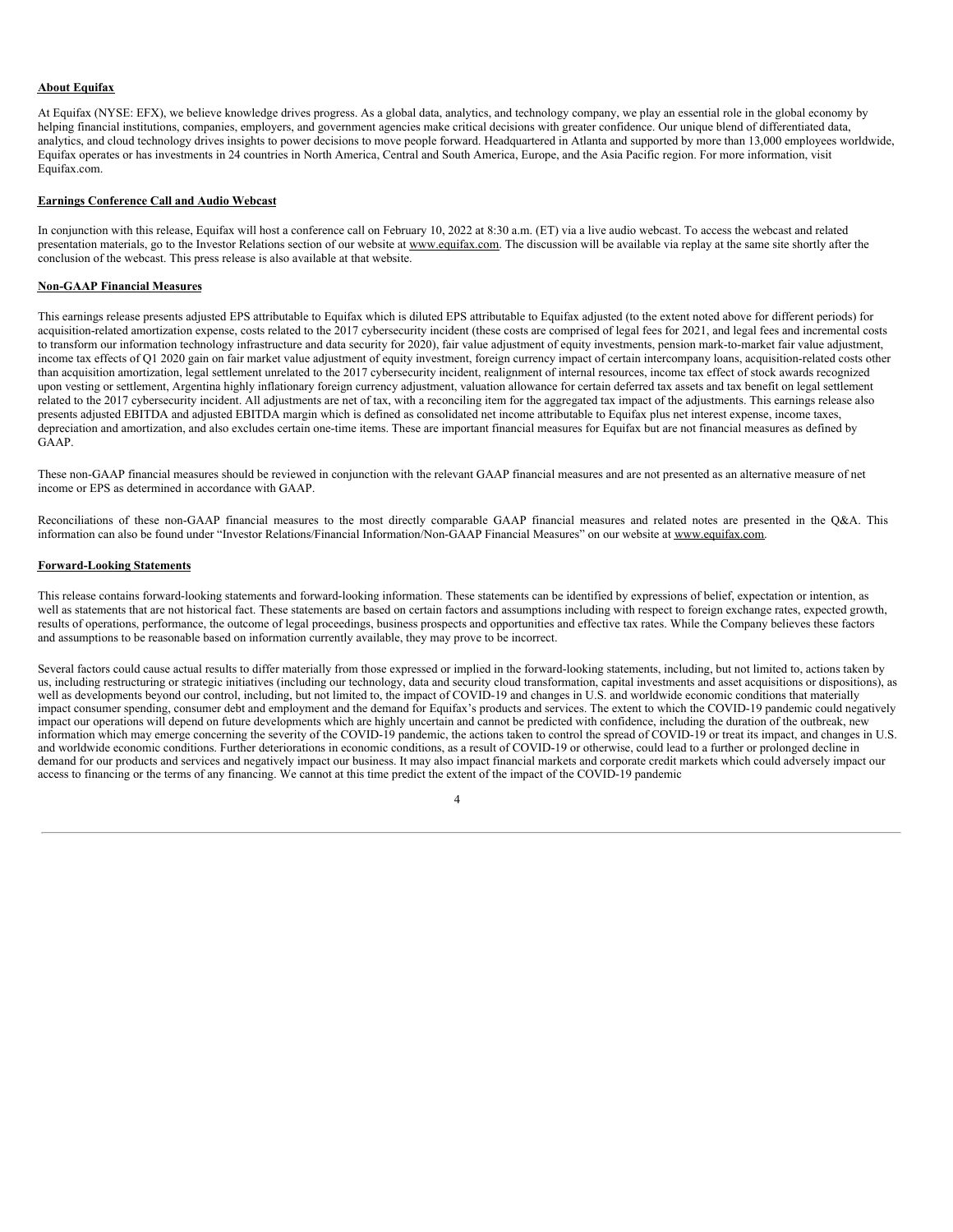and resulting economic impact, but it could have a material adverse effect on our business, financial position, results of operations and cash flows. Other risk factors include the impact of our technology and security transformation and improvements in our information technology and data security infrastructure; changes in tax regulations; adverse or uncertain economic conditions and changes in credit and financial markets, such as rising interest rates and inflation; potential adverse developments in new and pending legal proceedings or government investigations; risks associated with our ability to comply with business practice commitments and similar obligations under settlement agreements and consent orders entered into in connection with the 2017 cybersecurity incident; economic, political and other risks associated with international sales and operations; risks relating to unauthorized access to data or breaches of confidential information due to criminal conduct, attacks by hackers, employee or insider malfeasance and/or human error; changes in, and the effects of, laws and regulations and government policies governing or affecting our business, including, without limitation, our examination and supervision by the Consumer Financial Protection Bureau, a federal agency that holds primary responsibility for the regulation of consumer protection with respect to financial products and services in the U.S., oversight by the U.K. Financial Conduct Authority and Information Commissioner's Office of our debt collections services and core credit reporting businesses in the U.K., oversight by the Office of Australian Information Commission, the Australian Competition and Consumer Commission and other regulatory entities of our credit reporting business in Australia and the impact of current privacy laws and regulations, including the European General Data Protection Regulation and the California Consumer Privacy Act, or any future privacy laws and regulations; federal or state responses to identity theft concerns; our ability to successfully develop and market new products and services, respond to pricing and other competitive pressures, complete and integrate acquisitions and other investments and achieve targeted cost efficiencies; timing and amount of capital expenditures; changes in capital markets and corresponding effects on the Company's investments and benefit plan obligations; foreign currency exchange rates and earnings repatriation limitations; and the decisions of taxing authorities which could affect our effective tax rates. A summary of additional risks and uncertainties can be found in our Annual Report on Form 10-K for the year ended December 31, 2020 including without limitation under the captions "Item 1. Business -- Governmental Regulation" and "-- Forward-Looking Statements" and "Item 1A. Risk Factors" and in our other filings with the U.S. Securities and Exchange Commission. Forward-looking statements are given only as at the date of this release and the Company disclaims any obligation to update or revise the forward-looking statements, whether as a result of new information, future events or otherwise, except as required by law.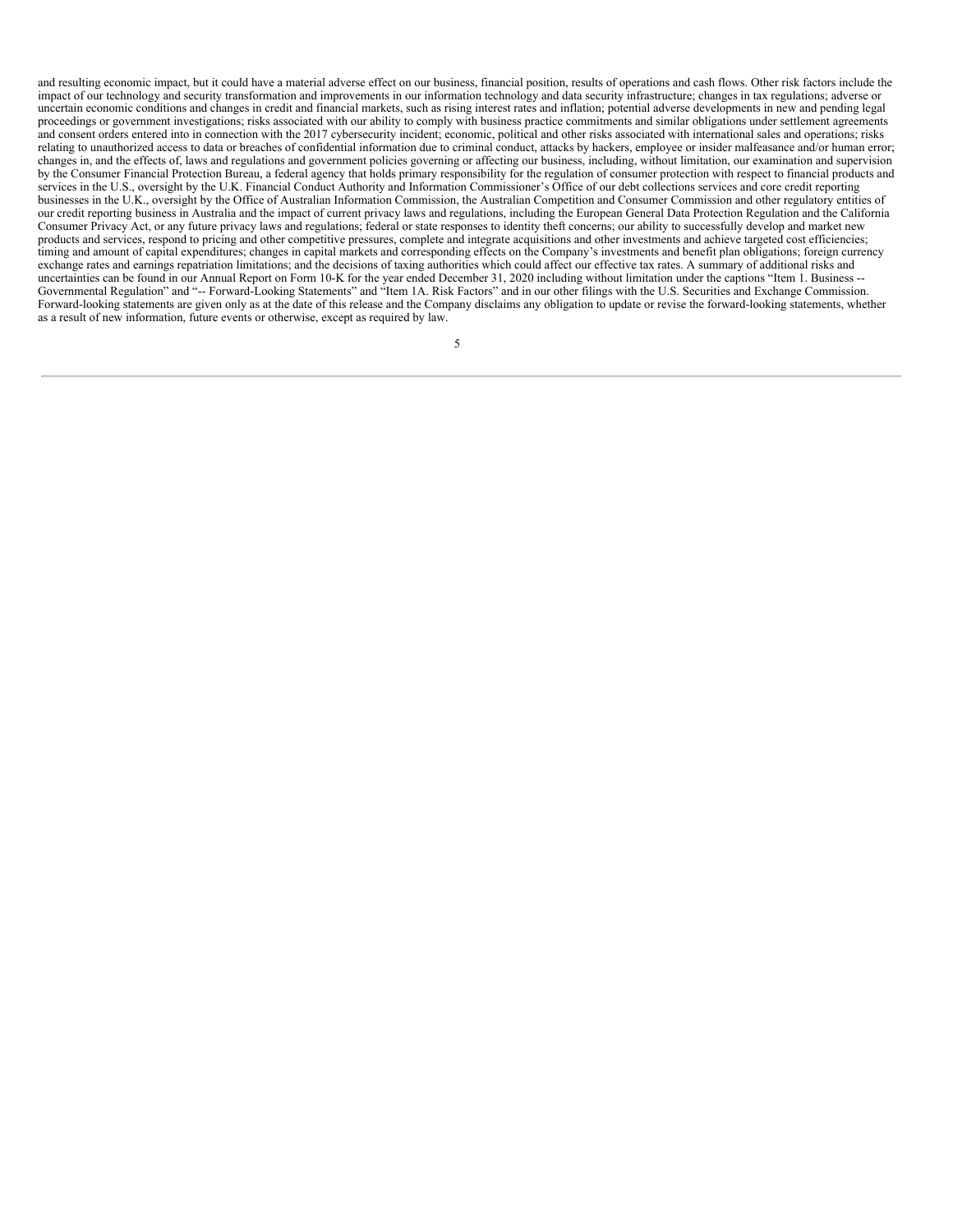### EQUIFAX **CONSOLIDATED STATEMENTS OF INCOME**

|                                                                                                         |    |         | <b>Three Months Ended</b><br>December 31. |         |  |
|---------------------------------------------------------------------------------------------------------|----|---------|-------------------------------------------|---------|--|
| (In millions, except per share amounts)                                                                 |    | 2021    |                                           | 2020    |  |
| Operating revenue                                                                                       | S. | 1,253.2 | <sup>S</sup>                              | 1,118.5 |  |
| Operating expenses:                                                                                     |    |         |                                           |         |  |
| Cost of services (exclusive of depreciation and amortization below)                                     |    | 525.7   |                                           | 480.9   |  |
| Selling, general and administrative expenses                                                            |    | 343.1   |                                           | 366.5   |  |
| Depreciation and amortization                                                                           |    | 132.2   |                                           | 101.6   |  |
| Total operating expenses                                                                                |    | 1,001.0 |                                           | 949.0   |  |
| Operating income                                                                                        |    | 252.2   |                                           | 169.5   |  |
| Interest expense                                                                                        |    | (38.5)  |                                           | (36.9)  |  |
| Other expense, net                                                                                      |    | (75.5)  |                                           | (38.1)  |  |
| Consolidated income before income taxes                                                                 |    | 138.2   |                                           | 94.5    |  |
| Provision for income taxes                                                                              |    | (15.2)  |                                           | (16.8)  |  |
| Consolidated net income                                                                                 |    | 123.0   |                                           | 77.7    |  |
| Less: Net income attributable to noncontrolling interests including redeemable noncontrolling interests |    | (0.9)   |                                           | (3.2)   |  |
| Net income attributable to Equifax                                                                      |    | 122.1   |                                           | 74.5    |  |
| Basic earnings per common share:                                                                        |    |         |                                           |         |  |
| Net income attributable to Equifax                                                                      | \$ | 1.00    | <sup>\$</sup>                             | 0.61    |  |
| Weighted-average shares used in computing basic earnings per share                                      |    | 122.0   |                                           | 121.7   |  |
| Diluted earnings per common share:                                                                      |    |         |                                           |         |  |
| Net income attributable to Equifax                                                                      | S. | 0.99    | <sup>\$</sup>                             | 0.61    |  |
| Weighted-average shares used in computing diluted earnings per share                                    |    | 123.8   |                                           | 123.1   |  |
| Dividends per common share                                                                              | \$ | 0.39    | \$.                                       | 0.39    |  |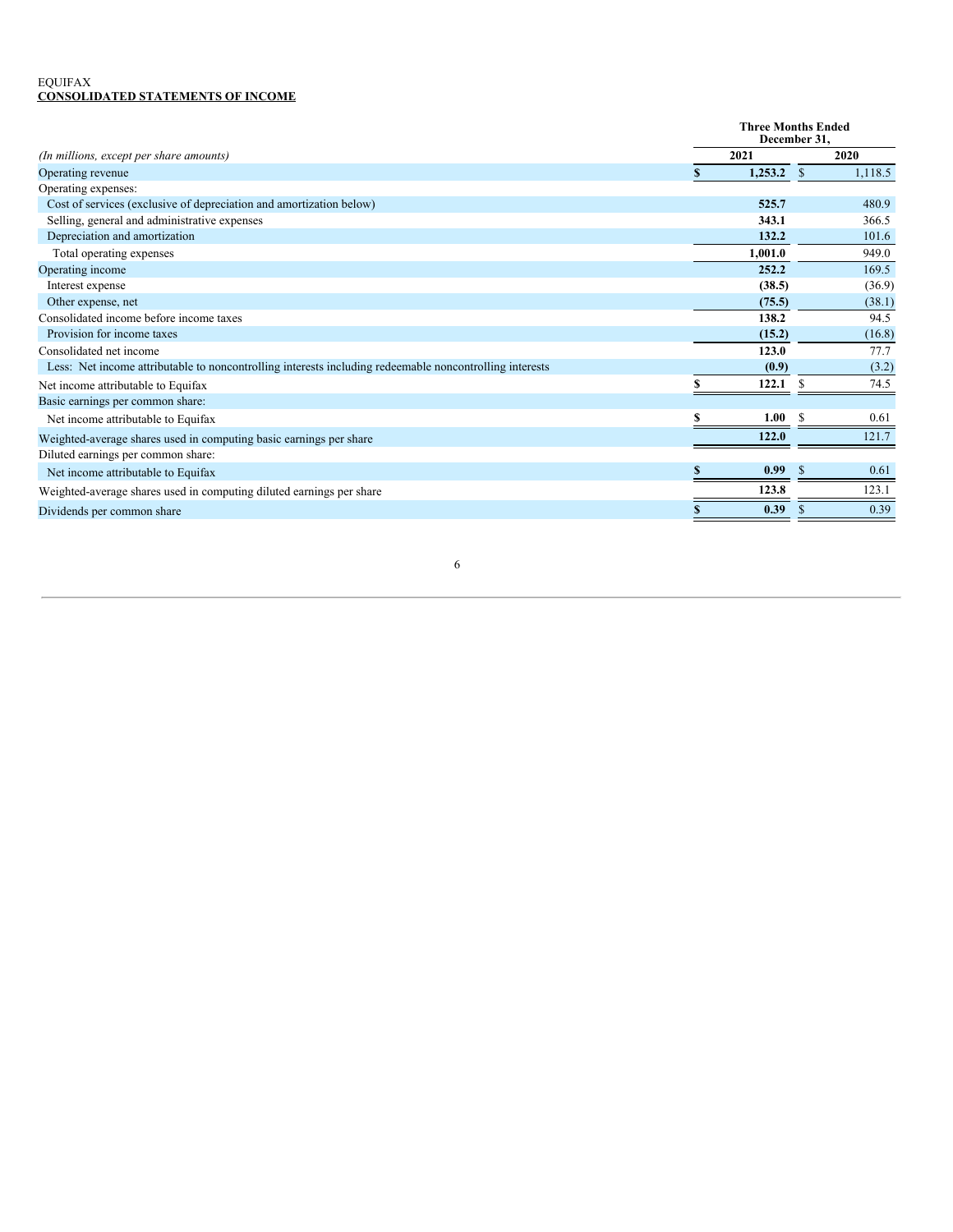### EQUIFAX **CONSOLIDATED STATEMENTS OF INCOME**

|                                                                                                         |     | <b>Twelve Months Ended</b><br>December 31. |               |         |  |
|---------------------------------------------------------------------------------------------------------|-----|--------------------------------------------|---------------|---------|--|
| (In millions, except per share amounts)                                                                 |     | 2021                                       |               | 2020    |  |
| Operating revenue                                                                                       |     | 4,923.9                                    | <sup>\$</sup> | 4,127.5 |  |
| Operating expenses:                                                                                     |     |                                            |               |         |  |
| Cost of services (exclusive of depreciation and amortization below)                                     |     | 1,980.9                                    |               | 1,737.4 |  |
| Selling, general and administrative expenses                                                            |     | 1,324.6                                    |               | 1,322.5 |  |
| Depreciation and amortization                                                                           |     | 480.4                                      |               | 391.0   |  |
| Total operating expenses                                                                                |     | 3,785.9                                    |               | 3,450.9 |  |
| Operating income                                                                                        |     | 1,138.0                                    |               | 676.6   |  |
| Interest expense                                                                                        |     | (145.6)                                    |               | (141.6) |  |
| Other (expense) income, net                                                                             |     | (43.2)                                     |               | 150.2   |  |
| Consolidated income before income taxes                                                                 |     | 949.2                                      |               | 685.2   |  |
| Provision for income taxes                                                                              |     | (200.7)                                    |               | (159.0) |  |
| Consolidated income from continuing operations                                                          |     | 748.5                                      |               | 526.2   |  |
| Less: Net income attributable to noncontrolling interests including redeemable noncontrolling interests |     | (4.3)                                      |               | (6.1)   |  |
| Net income attributable to Equifax                                                                      |     | 744.2                                      | -S            | 520.1   |  |
| Basic earnings per common share:                                                                        |     |                                            |               |         |  |
| Net income attributable to Equifax                                                                      |     | 6.11                                       | -S            | 4.28    |  |
| Weighted-average shares used in computing basic earnings per share                                      |     | 121.9                                      |               | 121.5   |  |
| Diluted earnings per common share:                                                                      |     |                                            |               |         |  |
| Net income attributable to Equifax                                                                      | \$. | 6.02                                       | -S            | 4.24    |  |
| Weighted-average shares used in computing diluted earnings per share                                    |     | 123.6                                      |               | 122.8   |  |
| Dividends per common share                                                                              | S   | 1.56                                       | <b>S</b>      | 1.56    |  |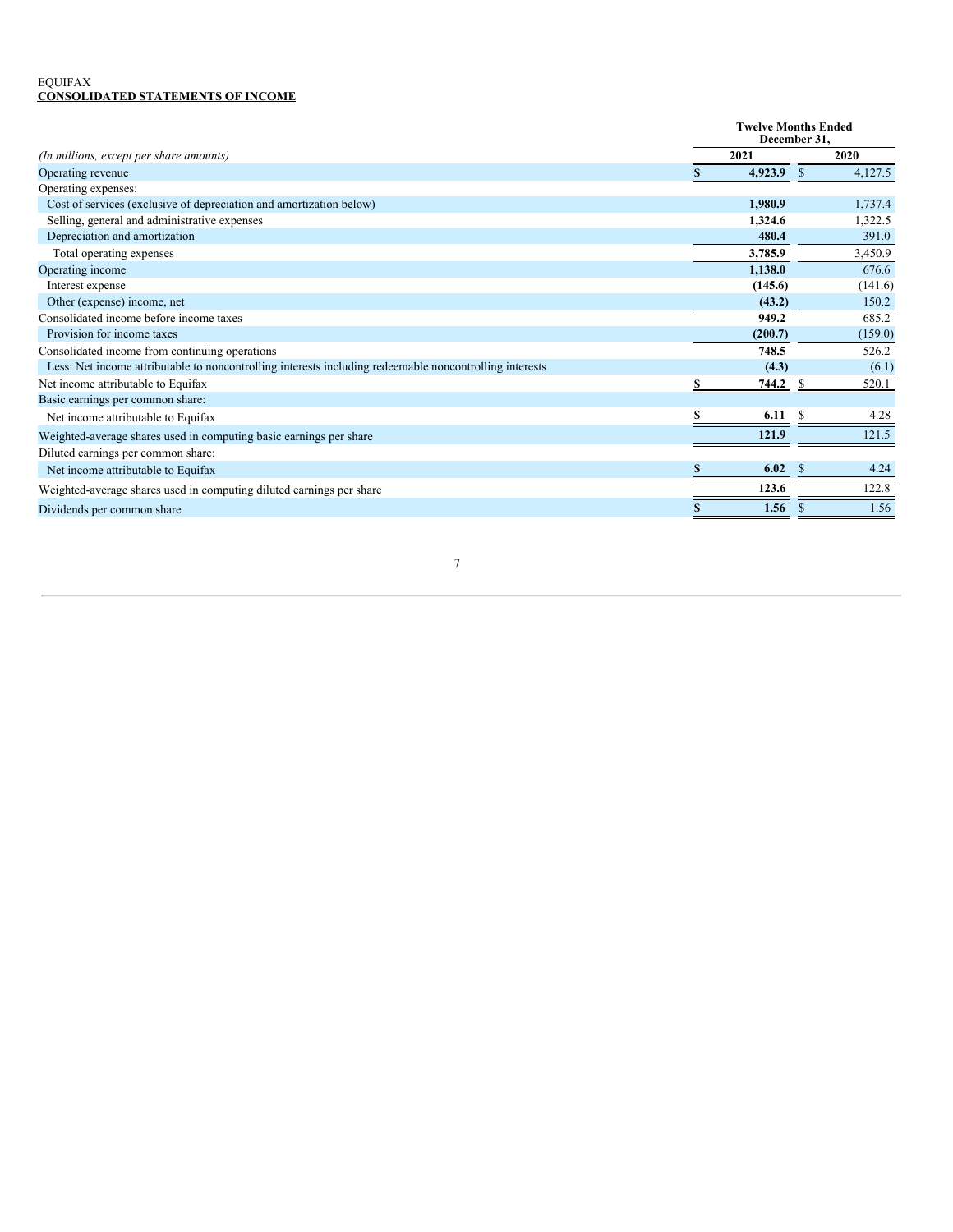### EQUIFAX **CONDENSED CONSOLIDATED BALANCE SHEET**

|                                                                                                                                       | December 31,   |                           |           |
|---------------------------------------------------------------------------------------------------------------------------------------|----------------|---------------------------|-----------|
| (In millions, except par values)                                                                                                      | 2021           |                           | 2020      |
| <b>ASSETS</b>                                                                                                                         |                |                           |           |
| Current assets:                                                                                                                       |                |                           |           |
| Cash and cash equivalents                                                                                                             | \$<br>224.7    | $\mathsf{\$}$             | 1.684.6   |
| Trade accounts receivable, net of allowance for doubtful accounts of \$13.9 and \$12.9 at<br>December 31, 2021 and 2020, respectively | 727.6          |                           | 630.6     |
| Prepaid expenses                                                                                                                      | 108.4          |                           | 104.1     |
| Other current assets                                                                                                                  | 60.2           |                           | 59.0      |
| Total current assets                                                                                                                  | 1.120.9        |                           | 2,478.3   |
| Property and equipment:                                                                                                               |                |                           |           |
| Capitalized internal-use software and system costs                                                                                    | 1,727.3        |                           | 1,374.5   |
| Data processing equipment and furniture                                                                                               | 299.6          |                           | 299.9     |
| Land, buildings and improvements                                                                                                      | 250.3          |                           | 239.1     |
| Total property and equipment                                                                                                          | 2,277.2        |                           | 1.913.5   |
| Less accumulated depreciation and amortization                                                                                        | (961.3)        |                           | (774.1)   |
| Total property and equipment, net                                                                                                     | 1,315.9        |                           | 1.139.4   |
| Goodwill                                                                                                                              | 6,258.1        |                           | 4,495.8   |
| Indefinite-lived intangible assets                                                                                                    | 94.9           |                           | 94.9      |
| Purchased intangible assets, net                                                                                                      | 1,898.0        |                           | 997.8     |
| Other assets, net                                                                                                                     | 353.1          |                           | 405.6     |
| Total assets                                                                                                                          | \$<br>11,040.9 | $\boldsymbol{\mathsf{S}}$ | 9.611.8   |
| <b>LIABILITIES AND EQUITY</b>                                                                                                         |                |                           |           |
| Current liabilities:                                                                                                                  |                |                           |           |
| Short-term debt and current maturities of long-term debt                                                                              | \$<br>824.8    | \$                        | 1,101.1   |
| Accounts payable                                                                                                                      | 211.6          |                           | 159.1     |
| Accrued expenses                                                                                                                      | 237.5          |                           | 251.8     |
| Accrued salaries and bonuses                                                                                                          | 257.9          |                           | 250.3     |
| Deferred revenue                                                                                                                      | 121.3          |                           | 108.3     |
| Other current liabilities                                                                                                             | 638.2          |                           | 612.5     |
| Total current liabilities                                                                                                             | 2,291.3        |                           | 2,483.1   |
| Long-term debt                                                                                                                        | 4,470.1        |                           | 3,277.3   |
| Deferred income tax liabilities, net                                                                                                  | 358.2          |                           | 332.3     |
| Long-term pension and other postretirement benefit liabilities                                                                        | 130.1          |                           | 130.7     |
| Other long-term liabilities                                                                                                           | 190.0          |                           | 178.1     |
| <b>Total liabilities</b>                                                                                                              | 7,439.7        |                           | 6,401.5   |
| Equifax shareholders' equity:                                                                                                         |                |                           |           |
| Preferred stock, \$0.01 par value: Authorized shares - 10.0; Issued shares - none                                                     |                |                           |           |
| Common stock, \$1.25 par value: Authorized shares - 300.0;<br>Issued shares - 189.3 at December 31, 2021 and 2020;                    |                |                           |           |
| Outstanding shares - 122.1 and 121.8 at December 31, 2021 and 2020, respectively                                                      | 236.6          |                           | 236.6     |
| Paid-in capital                                                                                                                       | 1,536.7        |                           | 1.470.7   |
| Retained earnings                                                                                                                     | 4,751.6        |                           | 4,185.4   |
| Accumulated other comprehensive loss                                                                                                  | (295.4)        |                           | (171.4)   |
| Treasury stock, at cost, 66.6 shares and 66.9 shares at December 31, 2021 and 2020,<br>respectively                                   | (2,639.2)      |                           | (2,547.0) |
| Stock held by employee benefits trusts, at cost, 0.6 shares at December 31, 2021 and 2020, respectively                               | (5.9)          |                           | (5.9)     |
| Total Equifax shareholders' equity                                                                                                    | 3,584.4        |                           | 3.168.4   |
| Noncontrolling interests including redeemable noncontrolling interests                                                                | 16.8           |                           | 41.9      |
| Total shareholders' equity                                                                                                            | 3,601.2        |                           | 3,210.3   |
| Total liabilities and equity                                                                                                          | \$<br>11,040.9 | $\mathbb{S}$              | 9,611.8   |

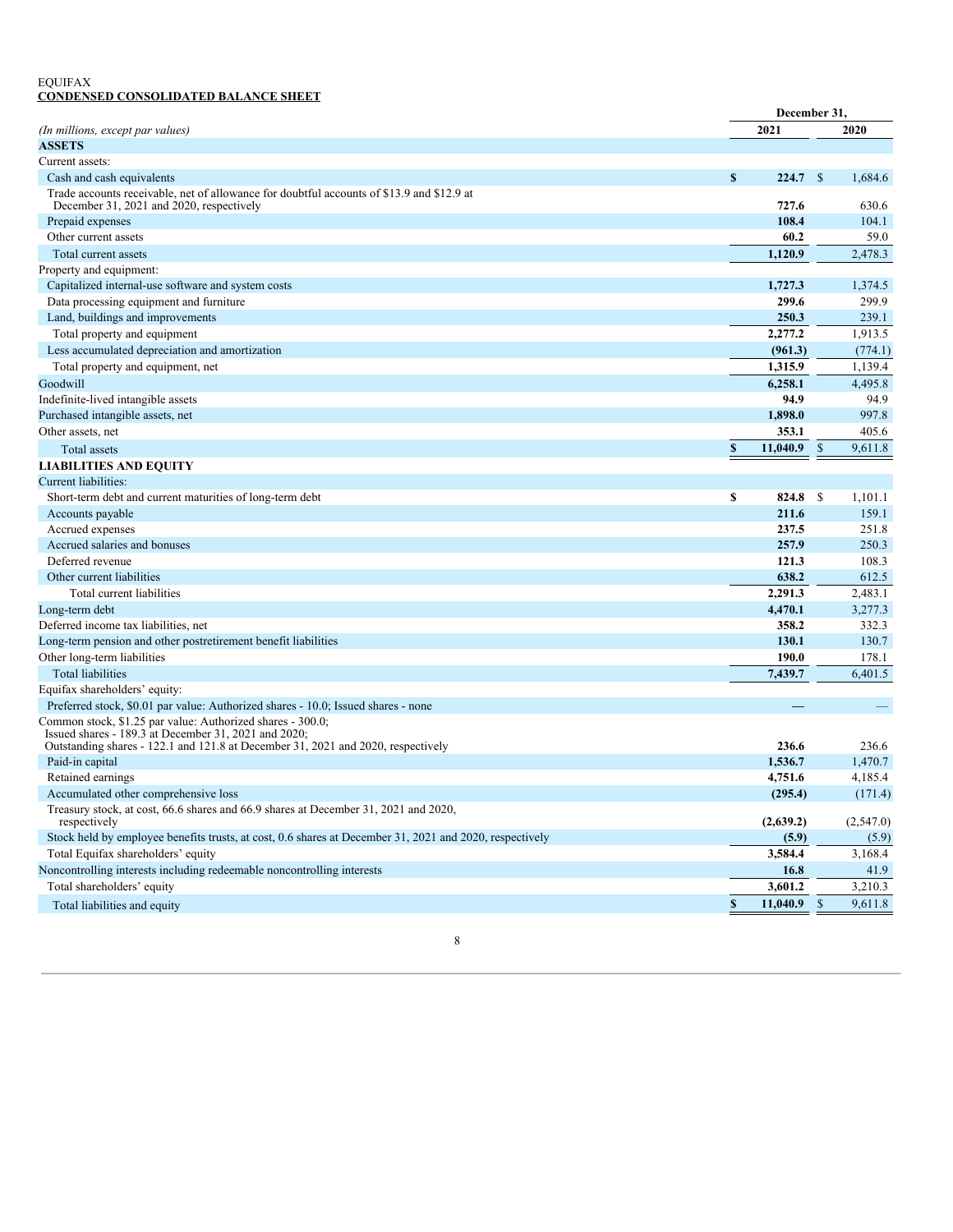### EQUIFAX **CONSOLIDATED STATEMENTS OF CASH FLOWS**

|                                                                                                |               | <b>Twelve Months Ended</b><br>December 31, |  |  |  |
|------------------------------------------------------------------------------------------------|---------------|--------------------------------------------|--|--|--|
| (In millions)                                                                                  | 2021          | 2020                                       |  |  |  |
| Operating activities:                                                                          |               |                                            |  |  |  |
| Consolidated net income                                                                        | 748.5 \$<br>S | 526.2                                      |  |  |  |
| Adjustments to reconcile consolidated net income to net cash provided by operating activities: |               |                                            |  |  |  |
| Depreciation and amortization                                                                  | 489.6         | 399.3                                      |  |  |  |
| Stock-based compensation expense                                                               | 54.9          | 54.7                                       |  |  |  |
| Deferred income taxes                                                                          | 9.3           | 66.5                                       |  |  |  |
| Loss (gain) on fair market value adjustment of equity investments                              | 63.6          | (149.5)                                    |  |  |  |
| Gain on sale of asset                                                                          | (4.6)         |                                            |  |  |  |
| Gain on divestiture                                                                            | (0.2)         |                                            |  |  |  |
| Changes in assets and liabilities, excluding effects of acquisitions:                          |               |                                            |  |  |  |
| Accounts receivable, net                                                                       | (66.2)        | (93.7)                                     |  |  |  |
| Other assets, current and long-term                                                            | 16.4          | 35.8                                       |  |  |  |
| Current and long-term liabilities, excluding debt                                              | 23.5          | 106.9                                      |  |  |  |
| Cash provided by operating activities                                                          | 1,334.8       | 946.2                                      |  |  |  |
| Investing activities:                                                                          |               |                                            |  |  |  |
| Capital expenditures                                                                           | (469.0)       | (421.3)                                    |  |  |  |
| Acquisitions, net of cash acquired                                                             | (2,935.6)     | (61.4)                                     |  |  |  |
| Cash received from sale of asset                                                               | 4.9           |                                            |  |  |  |
| Cash received from divestitures                                                                | 1.5           | $\overline{\phantom{0}}$                   |  |  |  |
| Investment in unconsolidated affiliates, net                                                   |               | (10.0)                                     |  |  |  |
| Cash used in investing activities                                                              | (3,398.2)     | (492.7)                                    |  |  |  |
| Financing activities:                                                                          |               |                                            |  |  |  |
| Net short-term borrowings (repayments)                                                         | 323.4         | (0.7)                                      |  |  |  |
| Payments on long-term debt                                                                     | (1,100.2)     | (125.0)                                    |  |  |  |
| Proceeds from issuance of long-term debt                                                       | 1,697.1       | 1,123.3                                    |  |  |  |
| Treasury stock purchases                                                                       | (69.9)        |                                            |  |  |  |
| Dividends paid to Equifax shareholders                                                         | (190.0)       | (189.5)                                    |  |  |  |
| Dividends paid to noncontrolling interests                                                     | (6.5)         | (4.6)                                      |  |  |  |
| Proceeds from exercise of stock options and employee stock purchase plan                       | 46.8          | 41.7                                       |  |  |  |
| Payment of taxes related to settlement of equity awards                                        | (57.3)        | (15.9)                                     |  |  |  |
| Purchase of redeemable noncontrolling interests                                                | (11.2)        | (9.0)                                      |  |  |  |
| Debt issuance costs                                                                            | (14.5)        | (9.8)                                      |  |  |  |
| Other                                                                                          |               | 0.3                                        |  |  |  |
| Cash provided by financing activities                                                          | 617.7         | 810.8                                      |  |  |  |
| Effect of foreign currency exchange rates on cash and cash equivalents                         | (14.2)        | 19.0                                       |  |  |  |
| (Decrease) increase in cash and cash equivalents                                               | (1,459.9)     | 1,283.3                                    |  |  |  |
| Cash and cash equivalents, beginning of period                                                 | 1,684.6       | 401.3                                      |  |  |  |
| Cash and cash equivalents, end of period                                                       | 224.7<br>\$   | - S<br>1.684.6                             |  |  |  |
|                                                                                                |               |                                            |  |  |  |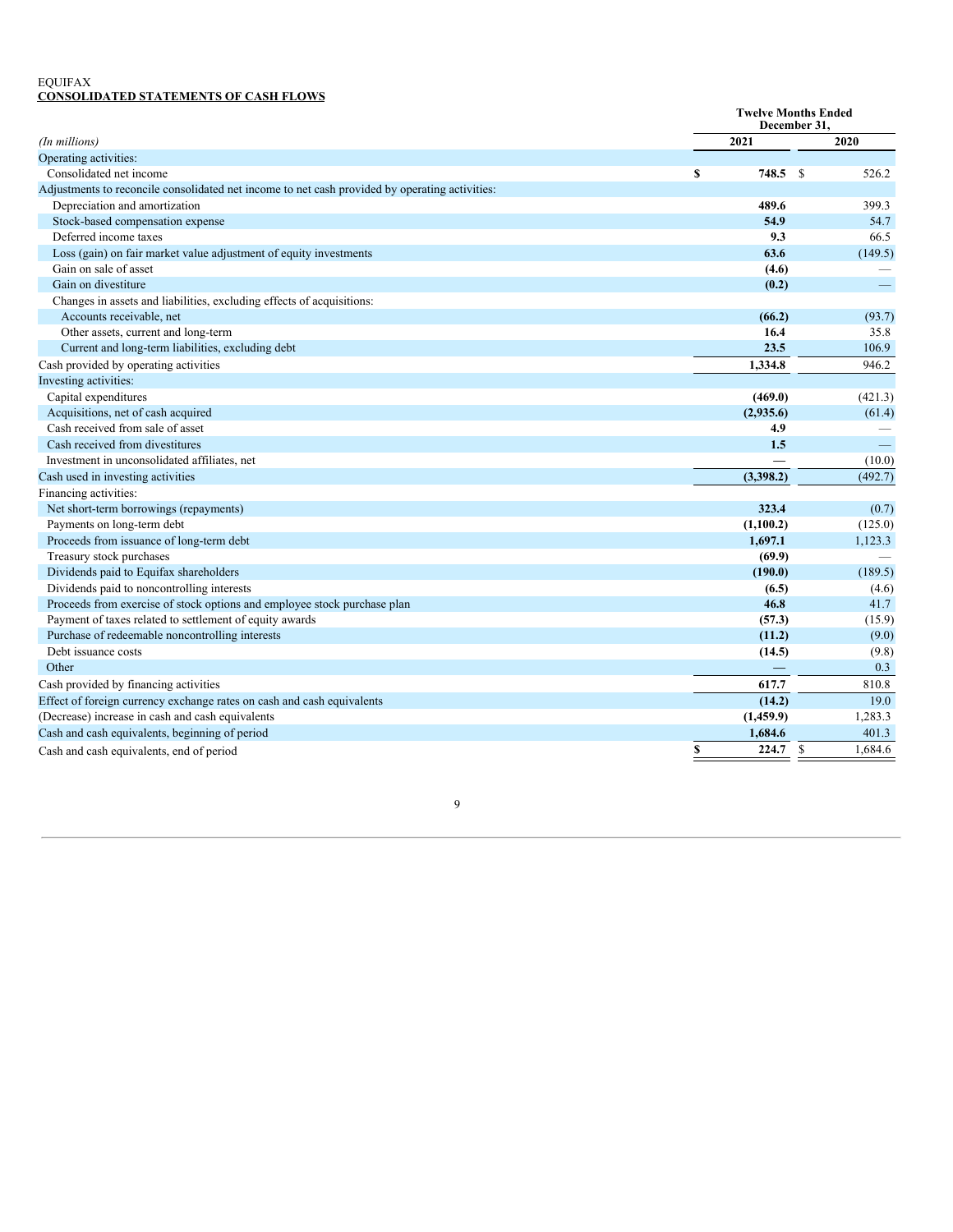### **Common Questions & Answers (Unaudited)** (Dollars in millions)

### 1. Can you provide a further analysis of operating revenue for the fourth quarter and the full year by operating segment?

Operating revenue consists of the following components:<br> *(In millions) (In millions)* **Three Months Ended December 31,**

|                                     |                     |              |           |                  | Local Currency      | Organic Local<br>Currency |
|-------------------------------------|---------------------|--------------|-----------|------------------|---------------------|---------------------------|
| Operating revenue:                  | 2021                | 2020         | \$ Change | % Change         | $%$ Change $(1)$    | $%$ Change $(2)$          |
| <b>Verification Services</b>        | 426.6 $\sqrt$<br>×. | 330.0 S      | 96.6      | 29 %             |                     | $17 \frac{9}{6}$          |
| <b>Employer Services</b>            | 105.0               | 82.4         | 22.6      | 28 %             |                     | $16\frac{9}{6}$           |
| <b>Total Workforce Solutions</b>    | 531.6               | 412.4        | 119.2     | $29\%$           |                     | $17 \frac{9}{6}$          |
| <b>Online Information Solutions</b> | 313.9               | 313.7        | 0.2       | $-$ %            |                     | $(4)$ %                   |
| Mortgage Solutions                  | 40.7                | 50.4         | (9.7)     | $(19)\%$         |                     | $(19)$ %                  |
| <b>Financial Marketing Services</b> | 79.4                | 69.6         | 9.8       | $14\%$           |                     | $14 \frac{9}{6}$          |
| Total U.S. Information Solutions    | 434.0               | 433.7        | 0.3       | $-$ %            |                     | $(3)$ %                   |
| Asia Pacific                        | 88.4                | 81.4         | 7.0       | $9\%$            | $9\frac{6}{6}$      | $8\frac{9}{6}$            |
| Europe                              | 90.3                | 90.1         | 0.2       | $-$ %            | $-$ %               | $(1)$ %                   |
| Latin America                       | 45.3                | 42.5         | 2.8       | $6\%$            | 15<br>$\frac{0}{0}$ | 14 %                      |
| Canada                              | 63.6                | 58.4         | 5.2       | $9\%$            | $6\frac{9}{6}$      | $5\frac{9}{6}$            |
| Total International                 | 287.6               | 272.4        | 15.2      | $6\%$            | $6\frac{6}{10}$     | $5\frac{9}{6}$            |
| Total operating revenue             | 1,253.2             | $1,118.5$ \$ | 134.7     | $12 \frac{9}{6}$ | $12 \frac{9}{6}$    | $7\frac{9}{6}$            |

| (In millions)                       | <b>Twelve Months Ended December 31,</b> |                    |           |                  |                                    |                                            |  |  |  |  |  |  |  |
|-------------------------------------|-----------------------------------------|--------------------|-----------|------------------|------------------------------------|--------------------------------------------|--|--|--|--|--|--|--|
| Operating revenue:                  | 2021                                    | 2020               | \$ Change | $%$ Change       | Local Currency<br>$%$ Change $(1)$ | Organic Local Currency<br>$%$ Change $(2)$ |  |  |  |  |  |  |  |
| <b>Verification Services</b>        | 1,608.9                                 | $1,103.2$ \$<br>-8 | 505.7     | 46 $\frac{9}{6}$ |                                    | 41 %                                       |  |  |  |  |  |  |  |
| <b>Employer Services</b>            | 426.5                                   | 358.5              | 68.0      | $19\%$           |                                    | $13 \frac{9}{6}$                           |  |  |  |  |  |  |  |
| <b>Total Workforce Solutions</b>    | 2,035.4                                 | 1,461.7            | 573.7     | 39 $\%$          |                                    | 34 $\frac{9}{6}$                           |  |  |  |  |  |  |  |
| <b>Online Information Solutions</b> | 1,349.8                                 | 1,296.4            | 53.4      | $4\frac{6}{6}$   |                                    | $\%$                                       |  |  |  |  |  |  |  |
| Mortgage Solutions                  | 190.4                                   | 199.8              | (9.4)     | $(5) \%$         |                                    | $(5)$ %                                    |  |  |  |  |  |  |  |
| <b>Financial Marketing Services</b> | 246.5                                   | 215.0              | 31.5      | $15 \frac{9}{6}$ |                                    | $15 \frac{9}{6}$                           |  |  |  |  |  |  |  |
| Total U.S. Information Solutions    | 1,786.7                                 | 1,711.2            | 75.5      | $4\frac{9}{6}$   |                                    | $2 \frac{9}{6}$                            |  |  |  |  |  |  |  |
| Asia Pacific                        | 356.0                                   | 296.5              | 59.5      | $20\%$           | $11 \frac{9}{6}$                   | $10 \frac{9}{6}$                           |  |  |  |  |  |  |  |
| Europe                              | 319.9                                   | 285.2              | 34.7      | $12 \frac{9}{6}$ | $6\frac{9}{6}$                     | $4\frac{6}{6}$                             |  |  |  |  |  |  |  |
| Latin America                       | 175.9                                   | 160.3              | 15.6      | $10 \frac{9}{6}$ | $15 \frac{9}{6}$                   | $14 \frac{9}{6}$                           |  |  |  |  |  |  |  |
| Canada                              | 250.0                                   | 212.6              | 37.4      | $18\%$           | 12                                 | $\frac{0}{0}$<br>$11 \frac{9}{6}$          |  |  |  |  |  |  |  |
| Total International                 | 1,101.8                                 | 954.6              | 147.2     | $15 \frac{9}{6}$ | $10 \frac{9}{6}$                   | $9 \frac{6}{6}$                            |  |  |  |  |  |  |  |
| Total operating revenue             | 4,923.9                                 | 4,127.5            | 796.4     | $19\%$           | 18                                 | $15 \frac{9}{6}$<br>$\frac{0}{0}$          |  |  |  |  |  |  |  |

(1) Local currency revenue change is calculated by conforming 2021 results using 2020 exchange rates.

(2) Organic local currency revenue growth is defined as local currency revenue growth, adjusted to reflect an increase in prior year Equifax revenue from the revenue of acquired companies in the prior year period. This adjustment is made for 12 months following the acquisition.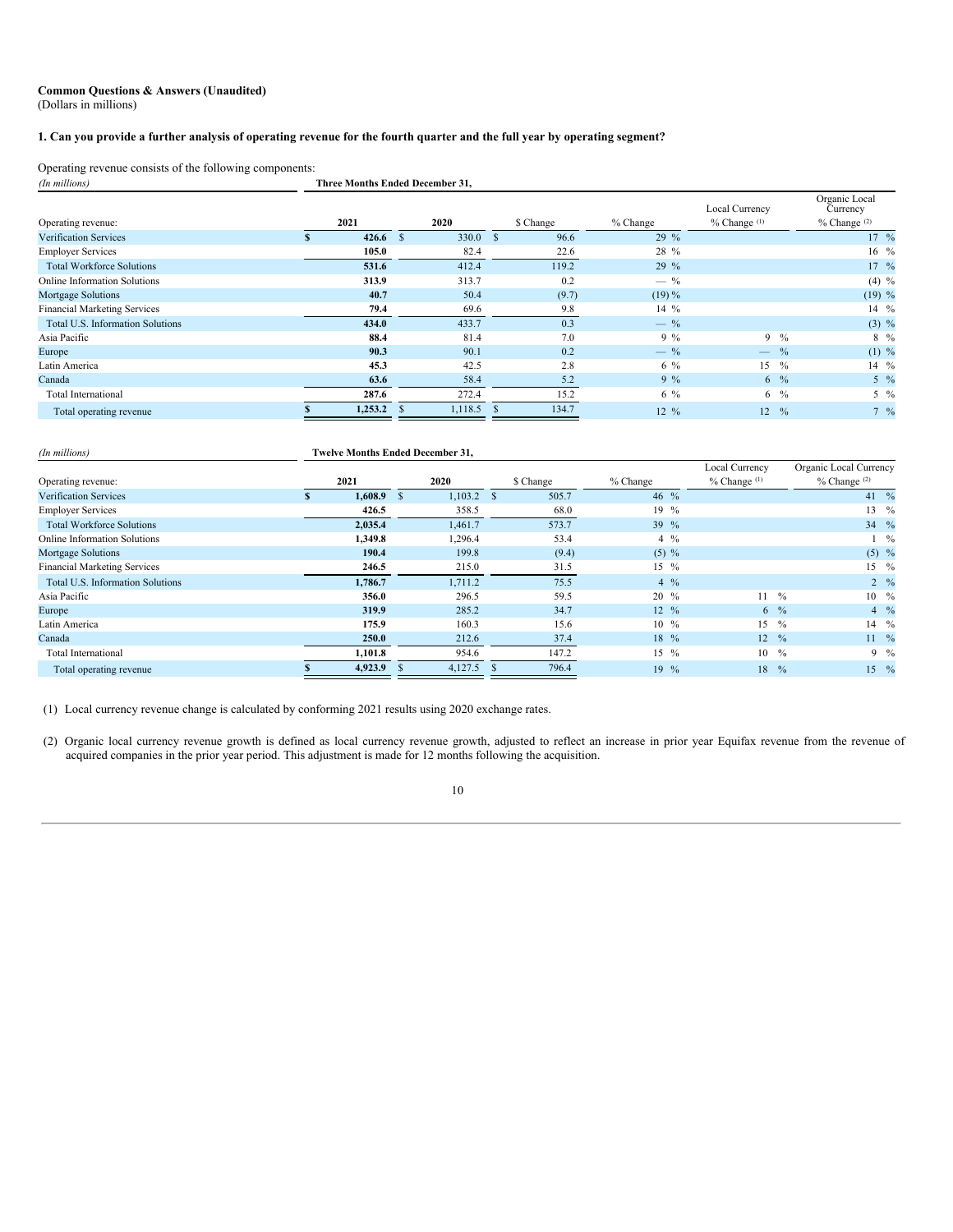### **2. What are the costs related to the technology transformation?**

Costs related to the technology transformation are defined as incremental costs to transform our information technology infrastructure and data security. From January 1, 2018 through December 31, 2020, these technology transformation costs were excluded from adjusted net income and adjusted EBITDA. Beginning in the first quarter of 2021, technology transformation costs were included in our adjusted net income and adjusted EBITDA. Technology transformation costs for the fourth quarter and full year 2021 are provided for comparability to prior periods. We recorded \$46.8 million and \$111.5 million for the fourth quarter of 2021 and 2020, respectively, for technology transformation costs. We recorded \$167.4 million and \$358.5 million for the full year 2021 and 2020, respectively, for technology transformation costs.

### 3. What is the estimate of the change in overall U.S. Mortgage Market transaction volume that is included in the 2022 first quarter and full year guidance provided?

Equifax estimates the change year over year in overall U.S. Mortgage Market transaction volume as being equal to the change in total U.S. mortgage credit inquiries received by Equifax. The change year over year in total U.S. mortgage credit inquiries received by Equifax in the first quarter of 2021 was an increase of 21%, the second quarter of 2021 was a decline of 5%, the third quarter of 2021 was a decline of 21% and the fourth quarter of 2021 was also a decline of 21%. The change year over year in total U.S. mortgage credit inquiries received by Equifax for the full year 2021 was a decline of 7.5%. The guidance provided on page 3 assumes a change year over year in total U.S. mortgage credit inquiries received by Equifax in the first quarter of 2022 to be a decline of approximately 24% and for the full year 2022 to be a decline of approximately 21.5%.

#### **4. What is the impact of the GCS integration on operating segment performance?**

In the fourth quarter of 2021, we integrated our Global Consumer Solutions business into our U.S. Information Solutions, Workforce Solutions and International operating segments. U.S. consumer credit monitoring solutions businesses have been moved into U.S. Information Solutions, with the remaining U.S. consumer identity theft protection business moved to Workforce Solutions. All international consumer credit monitoring solutions businesses in Canada and Europe have been moved into the International operating segment. In addition, certain costs related to legacy GCS platforms have been reclassified as expenses within our Corporate segment, as these platforms are now being utilized by multiple operating segments and are considered global in nature. For the fourth quarter and full year 2021, costs reclassified from our legacy GCS operating segment to our Corporate segment were \$4.8 million and \$16.9 million, respectively. These changes in operating segments align with how we manage our business as of the fourth quarter of 2021.

The change in operating segments has been applied retrospectively to our segment results for all periods presented within this earnings release. The following table reflects the impacts of the GCS integration on revenue, operating income, operating margin, adjusted EBITDA and adjusted EBITDA margin for all periods for 2020 and 2021. Year to date amounts may not equal the sum of all quarterly periods due to rounding.

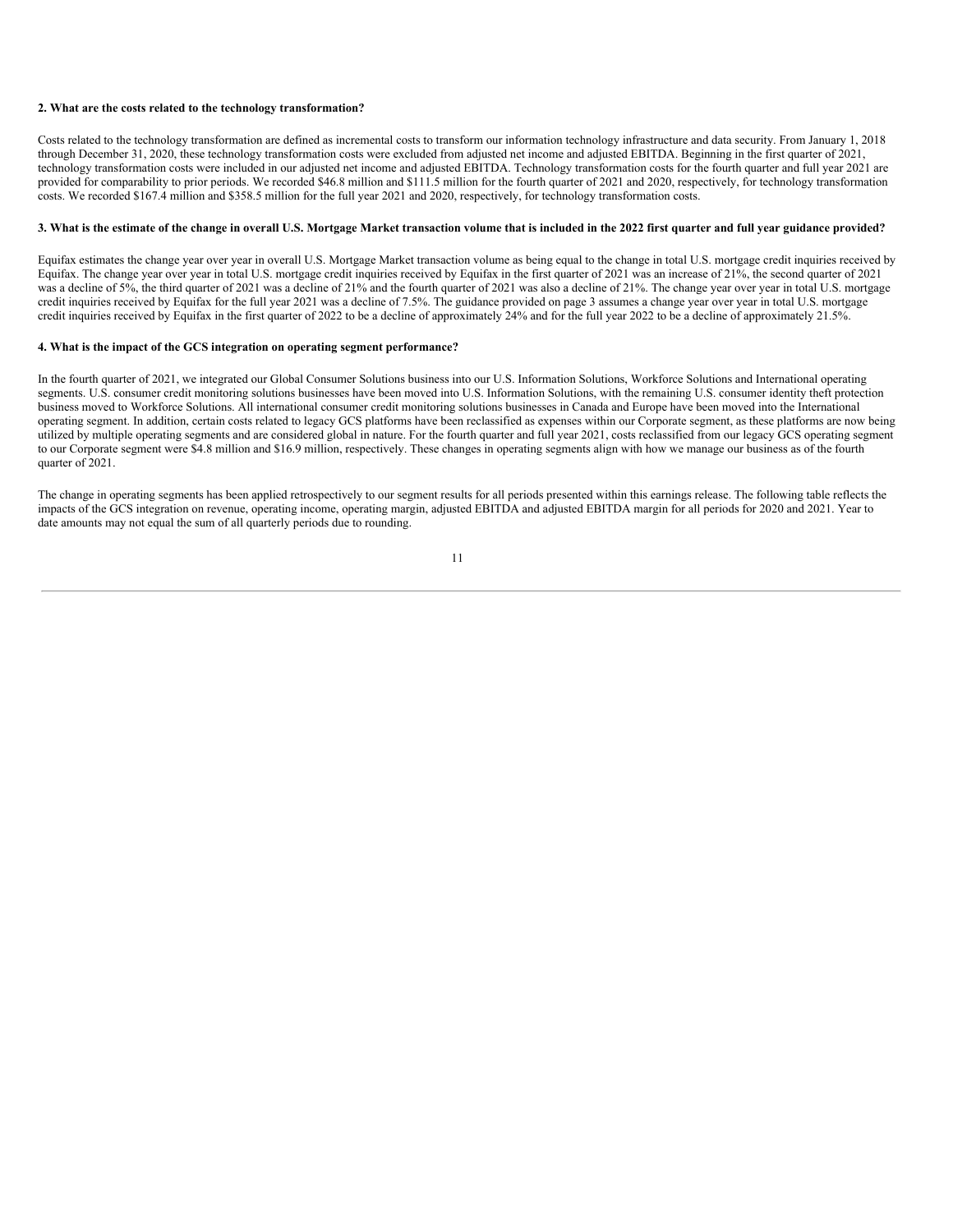<span id="page-14-0"></span>

| (In millions)                                                  |               |         |               |                |               |                |                    |                |          |         |          |          |               |                     |                    |         |          |         |                    |         |
|----------------------------------------------------------------|---------------|---------|---------------|----------------|---------------|----------------|--------------------|----------------|----------|---------|----------|----------|---------------|---------------------|--------------------|---------|----------|---------|--------------------|---------|
| Revenue                                                        |               | Q1 2020 |               | <b>O2 2020</b> |               | <b>O3 2020</b> |                    | <b>O4 2020</b> |          | FY 2020 |          | O1 2021  |               | O <sub>2</sub> 2021 |                    | O3 2021 |          | O4 2021 |                    | FY 2021 |
| Workforce Solutions (prior reporting<br>structure)             | \$            | 301.6   |               | 352.9          | $\mathcal{S}$ | 376.8          | $\mathbf{\hat{S}}$ | 406.5          |          | 1,437.9 |          | 480.9    | $\mathcal{S}$ | 495.7               | $\mathbf{\hat{S}}$ | 508.0   |          | 524.9   | $\mathbf{\hat{S}}$ | 2,009.4 |
| Impact of segment change                                       |               | 6.1     |               | 6.0            |               | 5.9            |                    | 5.9            |          | 23.8    |          | 6.3      |               | 6.3                 |                    | 6.6     |          | 6.7     |                    | 26.0    |
| <b>Workforce Solutions (revised)</b>                           | \$            | 307.7   | \$            | 358.9          | \$            | 382.7          | \$                 | 412.4          | \$       | 1,461.7 |          | 487.2    | <sup>\$</sup> | 502.0               | <sup>\$</sup>      | 514.6   | \$       | 531.6   | $\mathbb{S}$       | 2,035.4 |
| U.S. Information Solutions (prior reporting<br>structure)      | $\mathbf{s}$  | 343.2   | <b>S</b>      | 365.6          | <sup>\$</sup> | 386.3          | $\mathbf{s}$       | 387.5          | S        | 1.482.5 | <b>S</b> | 409.4    | S             | 405.8               | S                  | 387.8   | <b>S</b> | 388.5   | $\mathcal{S}$      | 1.591.6 |
| Impact of segment change                                       |               | 68.7    |               | 56.1           |               | 57.7           |                    | 46.2           |          | 228.7   |          | 50.0     |               | 49.9                |                    | 49.9    |          | 45.5    |                    | 195.1   |
| U.S. Information Solutions (revised)                           |               | 411.9   | <b>S</b>      | 421.7          | \$.           | 444.0          | \$                 | 433.7          |          | 1,711.2 |          | 459.4    |               | 455.7               | S                  | 437.7   |          | 434.0   |                    | 1,786.7 |
| International (prior reporting structure)                      | \$            | 216.0   | \$            | 180.5          | $\mathbb{S}$  | 218.0          | \$                 | 247.5          | <b>S</b> | 862.1   |          | 241.3    | <sup>\$</sup> | 250.9               | \$                 | 245.4   | <b>S</b> | 263.0   | $\mathbb{S}$       | 1,000.6 |
| Impact of segment change                                       |               | 22.2    |               | 21.7           |               | 23.7           |                    | 24.9           |          | 92.5    |          | 25.1     |               | 26.3                |                    | 25.2    |          | 24.6    |                    | 101.2   |
| International (revised)                                        | \$            | 238.2   | $\mathcal{S}$ | 202.2          | $\mathcal{S}$ | 241.7          | $\mathsf{\$}$      | 272.4          | <b>S</b> | 954.6   | <b>S</b> | 266.4    | $\mathbb{S}$  | 277.2               | <sup>\$</sup>      | 270.6   | <b>S</b> | 287.6   | $\mathbb{S}$       | 1,101.8 |
| <b>Operating Income</b>                                        |               |         |               |                |               |                |                    |                |          |         |          |          |               |                     |                    |         |          |         |                    |         |
| Workforce Solutions (prior reporting<br>structure)             | S             | 133.5   | S             | 174.2          | <sup>\$</sup> | 193.2          | S                  | 199.8          |          | 700.7   |          | 264.8    | <b>S</b>      | 265.2               | S                  | 253.1   |          | 214.5   |                    | 997.5   |
| Impact of segment change                                       |               | 0.7     |               | 0.9            |               | 0.8            |                    | 0.9            |          | 3.2     |          | 0.9      |               | 0.6                 |                    | 0.9     |          | 0.7     |                    | 3.2     |
| Workforce Solutions (revised)                                  | \$            | 134.2   | \$            | 175.1          | \$            | 194.0          | \$                 | 200.7          | S        | 703.9   | S        | 265.7    | S             | 265.8               | \$                 | 254.0   | S        | 215.2   | S                  | 1,000.7 |
| Workforce Solutions operating margin<br>(revised)              |               | 43.6 %  |               | 48.8%          |               | 50.7%          |                    | 48.7%          |          | 48.2%   |          | 54.5%    |               | 53.0%               |                    | 49.4 %  |          | 40.5%   |                    | 49.2%   |
| U.S. Information Solutions (prior reporting<br>structure)      | \$            | 107.6   | \$            | 113.1          | $\mathbb{S}$  | 128.6          | \$                 | 114.6          | S        | 463.9   | S        | 139.7    | <sup>\$</sup> | 126.1               | \$                 | 116.7   | S        | 125.0   | $\mathbb{S}$       | 507.5   |
| Impact of segment change                                       |               | 18.6    |               | 12.4           |               | 14.9           |                    | 5.5            |          | 51.4    |          | 15.2     |               | 10.6                |                    | 11.0    |          | 7.5     |                    | 44.3    |
| U.S. Information Solutions (revised)                           | \$            | 126.2   | \$            | 125.5          | $\mathbb{S}$  | 143.5          | \$                 | 120.1          | S        | 515.3   | -S       | 154.9    | $\mathcal{S}$ | 136.7               | \$                 | 127.7   | <b>S</b> | 132.5   | $\mathbb{S}$       | 551.8   |
| U.S. Information Solutions operating<br>margin (revised)       |               | 30.6%   |               | 29.8%          |               | 32.3 %         |                    | 27.7%          |          | 30.1%   |          | 33.7%    |               | 30.0%               |                    | 29.2%   |          | 30.5%   |                    | 30.9%   |
| International (prior reporting structure)                      | S             | 15.3    | \$            | (6.2)          | \$            | 25.4           | $\mathbb{S}$       | 32.2           | S        | 66.7    | <b>S</b> | 27.8     | \$            | 29.3                | \$                 | 27.9    | S        | 41.6    | S                  | 126.7   |
| Impact of segment change                                       |               | 0.4     |               | 0.9            |               | 3.2            |                    | 4.4            |          | 9.0     |          | 2.0      |               | 4.1                 |                    | 4.6     |          | 4.6     |                    | 15.2    |
| International (revised)                                        | \$            | 15.7    | S             | (5.3)          | <sup>\$</sup> | 28.6           | \$                 | 36.6           |          | 75.7    |          | 29.8     | £.            | 33.4                | \$.                | 32.5    |          | 46.2    | $\mathcal{S}$      | 141.9   |
| International operating margin (revised)                       |               | 6.6 $%$ |               | $(2.6)\%$      |               | 11.8%          |                    | 13.4 %         |          | 7.9%    |          | 11.2%    |               | 12.1 %              |                    | 12.0%   |          | 16.1%   |                    | 12.9%   |
| <b>Adjusted EBITDA</b>                                         |               |         |               |                |               |                |                    |                |          |         |          |          |               |                     |                    |         |          |         |                    |         |
| Workforce Solutions (prior reporting<br>structure)             | \$            | 155.3   | S             | 198.9          | \$            | 217.7          | S                  | 228.5          | S        | 800.3   |          | 285.4    | S             | 287.4               | S                  | 275.8   |          | 257.7   | S                  | 1,106.3 |
| Impact of segment change                                       |               | 1.4     |               | 1.5            |               | 1.4            |                    | 1.5            |          | 5.9     |          | 1.5      |               | 1.4                 |                    | 1.5     |          | (0.4)   |                    | 4.1     |
| Workforce Solutions (revised)                                  | \$.           | 156.7   | S             | 200.4          | \$            | 219.1          | \$                 | 230.0          | S        | 806.2   |          | 286.9    | S             | 288.8               | \$.                | 277.3   |          | 257.3   | S                  | 1,110.4 |
| Workforce Solutions adjusted EBITDA<br>margin (revised)        |               | 50.9%   |               | 55.8%          |               | 57.3 %         |                    | 55.8%          |          | 55.2%   |          | 58.9%    |               | 57.5%               |                    | 53.9%   |          | 48.4%   |                    | 54.6%   |
| U.S. Information Solutions (prior reporting<br>structure)      | \$            | 153.3   | S             | 161.2          | <sup>\$</sup> | 177.5          | \$                 | 168.7          |          | 660.8   |          | 175.7    | <sup>\$</sup> | 163.7               | S                  | 155.4   |          | 160.1   | S.                 | 654.9   |
| Impact of segment change                                       |               | 21.8    |               | 16.1           |               | 18.4           |                    | 11.7           |          | 68.0    |          | 17.9     |               | 13.7                |                    | 14.6    |          | 11.0    |                    | 57.2    |
| U.S. Information Solutions (revised)                           | $\mathcal{S}$ | 175.1   | \$            | 177.3          | $\mathcal{S}$ | 195.9          | \$                 | 180.4          |          | 728.8   |          | 193.6    |               | 177.4               | S                  | 170.0   |          | 171.1   | $\mathcal{S}$      | 712.1   |
| U.S. Information Solutions adjusted<br>EBITDA margin (revised) |               | 42.5 %  |               | 42.1%          |               | 44.1%          |                    | 41.6 $%$       |          | 42.6%   |          | 42.1 $%$ |               | 38.9%               |                    | 38.8%   |          | 39.4%   |                    | 39.9%   |
| International (prior reporting structure)                      | $\mathbf S$   | 60.3    | S             | 39.5           | <sup>\$</sup> | 70.7           | $\mathbf S$        | 84.2           | S        | 254.7   | S        | 68.1     | <sup>\$</sup> | 68.5                | S                  | 65.6    | S        | 79.3    | ${\mathbb S}$      | 281.5   |
| Impact of segment change                                       |               | 1.6     |               | 2.9            |               | 4.7            |                    | 6.3            |          | 15.5    |          | 3.5      |               | 5.9                 |                    | 6.7     |          | 6.7     |                    | 22.8    |
| International (revised)                                        | S             | 61.9    | S             | 42.4           | <sup>\$</sup> | 75.4           | S                  | 90.5           |          | 270.2   |          | 71.6     | <b>S</b>      | 74.4                | S                  | 72.3    |          | 86.0    | S                  | 304.3   |
| International adjusted EBITDA margin<br>(revised)              |               | 26.0%   |               | 21.0%          |               | 31.2%          |                    | 33.2%          |          | 28.3%   |          | 26.9%    |               | 26.8%               |                    | 26.7%   |          | 29.9%   |                    | 27.6%   |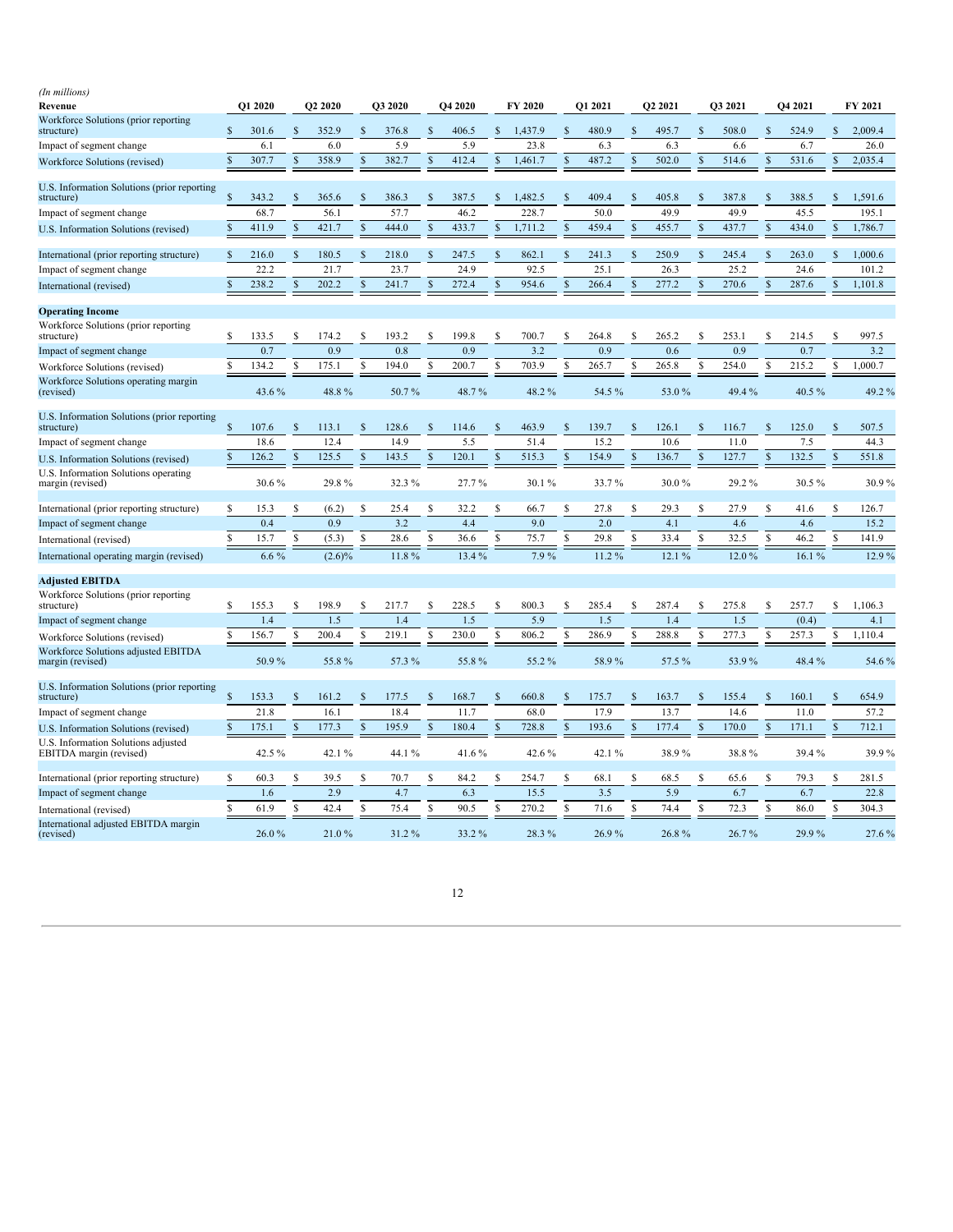Additional information around the change in operating segments will be included within our upcoming Form 10-K for the year ended December 31, 2021. The below table illustrates revenue and operating income under our legacy operating segments for the fourth quarter and full year of 2021.

| (in millions)              |                          | <b>O4 2021</b>          | <b>FY 2021</b>           |                         |  |  |  |  |
|----------------------------|--------------------------|-------------------------|--------------------------|-------------------------|--|--|--|--|
| <b>Segment</b>             | Revenue                  | <b>Operating Income</b> | Revenue                  | <b>Operating Income</b> |  |  |  |  |
| <b>Workforce Solutions</b> | 524.9 \$                 | 214.5                   | 2,009.4                  | 997.5                   |  |  |  |  |
| <b>USIS</b>                | 388.5                    | 125.0                   | 1,591.6                  | 507.5                   |  |  |  |  |
| International              | 263.0                    | 41.6                    | 1,000.6                  | 126.7                   |  |  |  |  |
| GCS                        | 76.8                     | 8.0                     | 322.3                    | 45.7                    |  |  |  |  |
| Corporate                  | $\overline{\phantom{a}}$ | (136.9)                 | $\overline{\phantom{a}}$ | (539.4)                 |  |  |  |  |
| <b>Total EFX</b>           | 253.2                    | 252.2                   | 4,923.9                  | 1,138.0                 |  |  |  |  |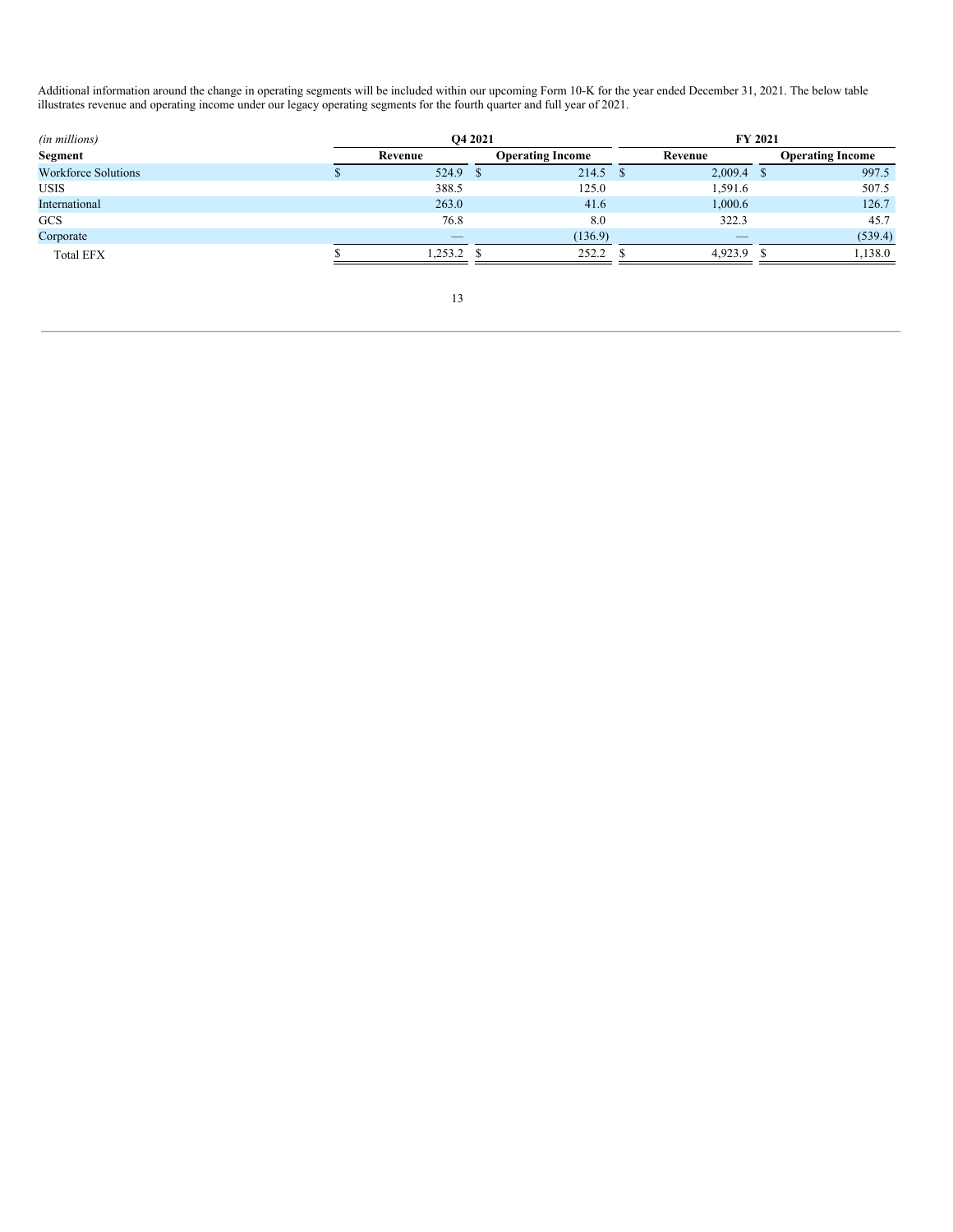### **Reconciliations of Non-GAAP Financial Measures to the Comparable GAAP Financial Measures (Unaudited)** (Dollars in millions, except per share amounts)

A. Reconciliation of net income attributable to Equifax to diluted EPS attributable to Equifax, defined as net income adjusted for acquisition-related amortization expense, costs related to the 2017 cybersecurity incident, fair value adjustment of equity investments, pension mark-to-market fair value adjustments, income tax effects of Q1 2020 gain on fair market value adjustment of equity investment, foreign currency impact of certain intercompany loans, acquisition-related costs other than acquisition amortization, legal settlement unrelated to the 2017 cybersecurity incident, realignment of internal resources and other costs, the income tax effect of stock awards recognized upon vesting or settlement, Argentina highly inflationary foreign currency impacts, valuation allowance for certain deferred tax assets, tax **benefit on legal settlement related to the 2017 cybersecurity incident and income tax adjustments:**

|                                                                                                   |      | <b>Three Months Ended</b><br>December 31, |  |        |    |           |           |
|---------------------------------------------------------------------------------------------------|------|-------------------------------------------|--|--------|----|-----------|-----------|
| (In millions, except per share amounts)                                                           | 2021 |                                           |  | 2020   |    | \$ Change | % Change  |
| Net income attributable to Equifax                                                                |      | 122.1                                     |  | 74.5   | -S | 47.6      | 64 %      |
| Acquisition-related amortization expense of certain acquired intangibles (1)                      |      | 56.8                                      |  | 36.0   |    | 20.8      | 58 %      |
| 2017 cybersecurity incident related costs <sup>(2)</sup>                                          |      | 0.3                                       |  | 112.6  |    | (112.3)   | nm        |
| Fair market value adjustment of equity investment (3)                                             |      | 63.8                                      |  | 13.3   |    | 50.5      | nm        |
| Pension mark-to-market fair value adjustment (4)                                                  |      | 20.2                                      |  | 32.2   |    | (12.0)    | $(37) \%$ |
| Income tax effects of Q1 2020 gain on fair market value adjustment of equity investment (5)       |      | _                                         |  | (1.4)  |    | 1.4       | nm        |
| Foreign currency impact of certain intercompany loans (6)                                         |      | 0.4                                       |  | 3.3    |    | (2.9)     | nm        |
| Acquisition-related costs other than acquisition amortization $(7)$                               |      | 8.9                                       |  |        |    | 8.9       | nm        |
| Legal settlement (8)                                                                              |      | (6.5)                                     |  |        |    | (6.5)     | nm        |
| Realignment of internal resources and other costs (9)                                             |      | 8.6                                       |  | 31.9   |    | (23.3)    | $(73) \%$ |
| Income tax effects of stock awards that are recognized upon vesting or settlement <sup>(10)</sup> |      | (4.9)                                     |  | (3.2)  |    | (1.7)     | 53 %      |
| Argentina highly inflationary foreign currency adjustment (11)                                    |      | 0.1                                       |  |        |    | 0.1       | nm        |
| Tax impact of adjustments (14)                                                                    |      | (41.6)                                    |  | (53.6) |    | 12.0      | $(22)\%$  |
| Net income attributable to Equifax, adjusted for items listed above                               |      | 228.2                                     |  | 245.6  |    | (17.4)    | $(7) \%$  |
| Diluted EPS attributable to Equifax, adjusted for items listed above                              |      | 1.84                                      |  | 2.00   |    | (0.16)    | $(8) \%$  |
| Weighted-average shares used in computing diluted EPS                                             |      | 123.8                                     |  | 123.1  |    |           |           |

|                                                                                                   | <b>Twelve Months Ended</b><br>December 31, |               |                                           |    |           |                  |
|---------------------------------------------------------------------------------------------------|--------------------------------------------|---------------|-------------------------------------------|----|-----------|------------------|
| (In millions, except per share amounts)                                                           | 2021                                       |               | 2020                                      |    | \$ Change | % Change         |
| Net income attributable to Equifax                                                                | 744.2                                      | $\mathcal{S}$ | 520.1                                     |    | 224.1     | 43 $\%$          |
| Acquisition-related amortization expense of certain acquired intangibles (1)                      | 176.4                                      |               | 141.8                                     |    | 34.6      | 24 %             |
| 2017 cybersecurity incident related costs <sup>(2)</sup>                                          | (0.1)                                      |               | 365.0                                     |    | (365.1)   | nm               |
| Fair market value adjustment of equity investments (3)                                            | 64.0                                       |               | (149.5)                                   |    | 213.5     | nm               |
| Pension mark-to-market fair value adjustment (4)                                                  | 20.2                                       |               | 32.2                                      |    | (12.0)    | $(37) \%$        |
| Income tax effects of Q1 2020 gain on fair market value adjustment of equity investment (5)       |                                            |               | (5.4)                                     |    | 5.4       | nm               |
| Foreign currency impact of certain intercompany loans (6)                                         | (4.3)                                      |               | 6.2                                       |    | (10.5)    | nm               |
| Acquisition-related costs other than acquisition amortization (7)                                 | 19.1                                       |               |                                           |    | 19.1      | nm               |
| Legal settlement <sup>(8)</sup>                                                                   | (6.5)                                      |               | $\qquad \qquad \overline{\qquad \qquad }$ |    | (6.5)     | nm               |
| Realignment of internal resources and other costs (9)                                             | 8.6                                        |               | 31.9                                      |    | (23.3)    | $(73) \%$        |
| Income tax effects of stock awards that are recognized upon vesting or settlement <sup>(10)</sup> | (14.2)                                     |               | (6.1)                                     |    | (8.1)     | 133 %            |
| Argentina highly inflationary foreign currency adjustment (11)                                    | (0.8)                                      |               | 0.5                                       |    | (1.3)     | nm               |
| Valuation allowance for certain deferred tax assets (12)                                          |                                            |               | 7.0                                       |    | (7.0)     | nm               |
| Tax benefit on legal settlement related to the 2017 cybersecurity incident (13)                   |                                            |               | (4.8)                                     |    | 4.8       | nm               |
| Tax impact of adjustments (14)                                                                    | (61.9)                                     |               | (82.8)                                    |    | 20.9      | $(25) \%$        |
| Net income attributable to Equifax, adjusted for items listed above                               | 944.7                                      |               | 856.1                                     | -S | 88.6      | $10 \frac{9}{6}$ |
| Diluted EPS attributable to Equifax, adjusted for items listed above                              | 7.64                                       |               | 6.97                                      |    | 0.67      | $10\%$           |
| Weighted-average shares used in computing diluted EPS                                             | 123.6                                      |               | 122.8                                     |    |           |                  |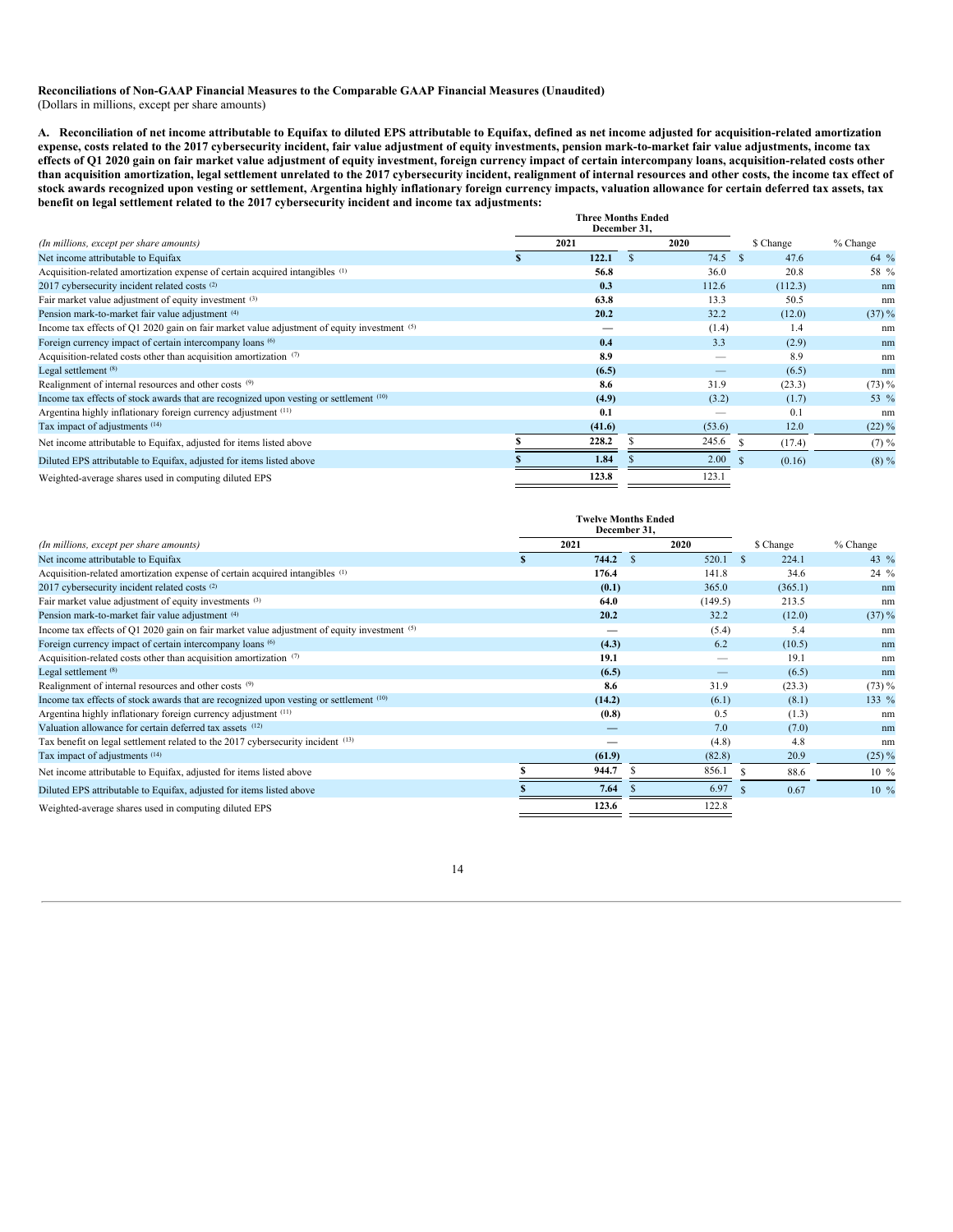(1) During the fourth quarter of 2021, we recorded acquisition-related amortization expense of certain acquired intangibles of \$56.8 million (\$46.3 million, net of tax). We calculate this financial measure by excluding the impact of acquisition-related amortization expense and including a benefit to reflect the significant cash income tax savings resulting from the income tax deductibility of amortization for certain acquired intangibles. The \$10.5 million of tax is comprised of \$14.6 million of tax expense net of \$4.1 million of a cash income tax benefit. During the fourth quarter of 2020, we recorded acquisition-related amortization expense of certain acquired intangibles of \$36.0 million (\$30.5 million net of tax). The \$5.5 million of tax is comprised of \$9.5 million of tax expense net of \$4.0 million of a cash income tax benefit.

For the year ended December 31, 2021, we recorded acquisition-related amortization expense of certain acquired intangibles of \$176.4 million (\$147.6 million net of tax). The \$28.8 million of tax is comprised of \$45.2 million of tax expense net of \$16.4 million of a cash income tax benefit. For the year ended December 31, 2020, we recorded acquisition-related amortization expense of certain acquired intangibles of \$141.8 million (\$120.6 million net of tax). The \$21.2 million of tax is comprised of \$37.3 million of tax expense net of \$16.1 million of a cash income tax benefit. See the Notes to this reconciliation for additional detail.

- (2) During the fourth quarter of 2021, we recorded legal fees related to the 2017 cybersecurity incident of \$0.3 million (\$0.3 million, net of tax). For the year ended December 31, 2021 we recorded a net benefit for legal fees net of recoveries related to the 2017 cybersecurity incident of \$0.1 million (\$0.1 million, net of tax). During the fourth quarter of 2020, we recorded pre-tax expenses related to the 2017 cyber security incident of \$112.6 million (\$82.3 million, net of tax), \$112.4 million of cybersecurity incident related costs were in operating income, with the remaining \$0.2 million being recorded to depreciation and amortization. \$111.5 million of these expenses related to incremental costs to transform our information technology infrastructure and data security and the remaining \$1.1 million related to 2017 cybersecurity incident legal fees. For the year ended December 31, 2020, we recorded pre-tax expenses related to the 2017 cyber security incident of \$365.0 million (\$270.5 million, net of tax), \$364.8 million of cybersecurity incident related costs were in operating income, with the remaining \$0.2 million being recorded to depreciation and amortization. \$358.5 million of these expenses related to incremental costs to transform our information technology infrastructure and data security and the remaining \$6.5 million related to 2017 cybersecurity incident legal fees. See the Notes to this reconciliation for additional detail.
- (3) During the fourth quarter of 2021, we recorded a \$63.8 million (\$40.8 million, net of tax) loss on the fair market value adjustment of an equity investment. For the year ended December 31, 2021, we recorded a \$64.0 million (\$41.1 million, net of tax) loss on the fair market value adjustment of an equity investment. During the fourth quarter of 2020 we recorded a \$13.3 million (\$11.0 million, net of tax) loss on the fair market value adjustment of an equity investment. For the year ended December 31, 2020, we recorded a \$149.5 million (\$101.1 million, net of tax) gain on the fair market value adjustment of equity investments. The changes in fair value were recorded to the Other Income (Expense), net line item within the Consolidated Statements of Income. See the Notes to this reconciliation for additional detail.
- (4) During the fourth quarter of 2021, we recorded a \$20.2 million loss (\$14.8 million, net of tax) related to the mark-to-market fair value adjustment of our pension and postretirement benefit plans. During the fourth quarter of 2020 we recorded a \$32.2 million loss (\$24.3 million, net of tax) related to the mark-to-market fair value adjustment of our pension and postretirement benefit plans. See the Notes to this reconciliation for additional detail.
- (5) During the fourth quarter of 2020 and the year ended December 31, 2020, we recorded income tax effects of the Q1 2020 gain on fair market value adjustment of an equity investment of \$1.4 million and \$5.4 million, respectively. See the Notes to this reconciliation for additional detail.
- (6) During the fourth quarter of 2021 and for the year ended December 31, 2021, we recorded foreign currency loss of \$0.4 million and foreign currency gain of \$4.3 million, respectively, related to certain intercompany loans. During the fourth quarter of 2020 and for the year ended December 31, 2020, we recorded a foreign currency loss related to certain intercompany loans of \$3.3 million and \$6.2 million, respectively. The impact was recorded to the Other Income (Expense), net line item within the Consolidated Statements of Income. See the Notes to this reconciliation for additional detail.
- (7) During the fourth quarter of 2021 and for the year ended December 31, 2021, we recorded \$8.9 million (\$6.7 million, net of tax) and \$19.1 million (\$14.6 million, net of tax), respectively, for acquisition costs other than acquisition-related amortization. These costs primarily related to transaction costs resulting from acquisitions and were recorded in operating income. See the Notes to this reconciliation for additional detail.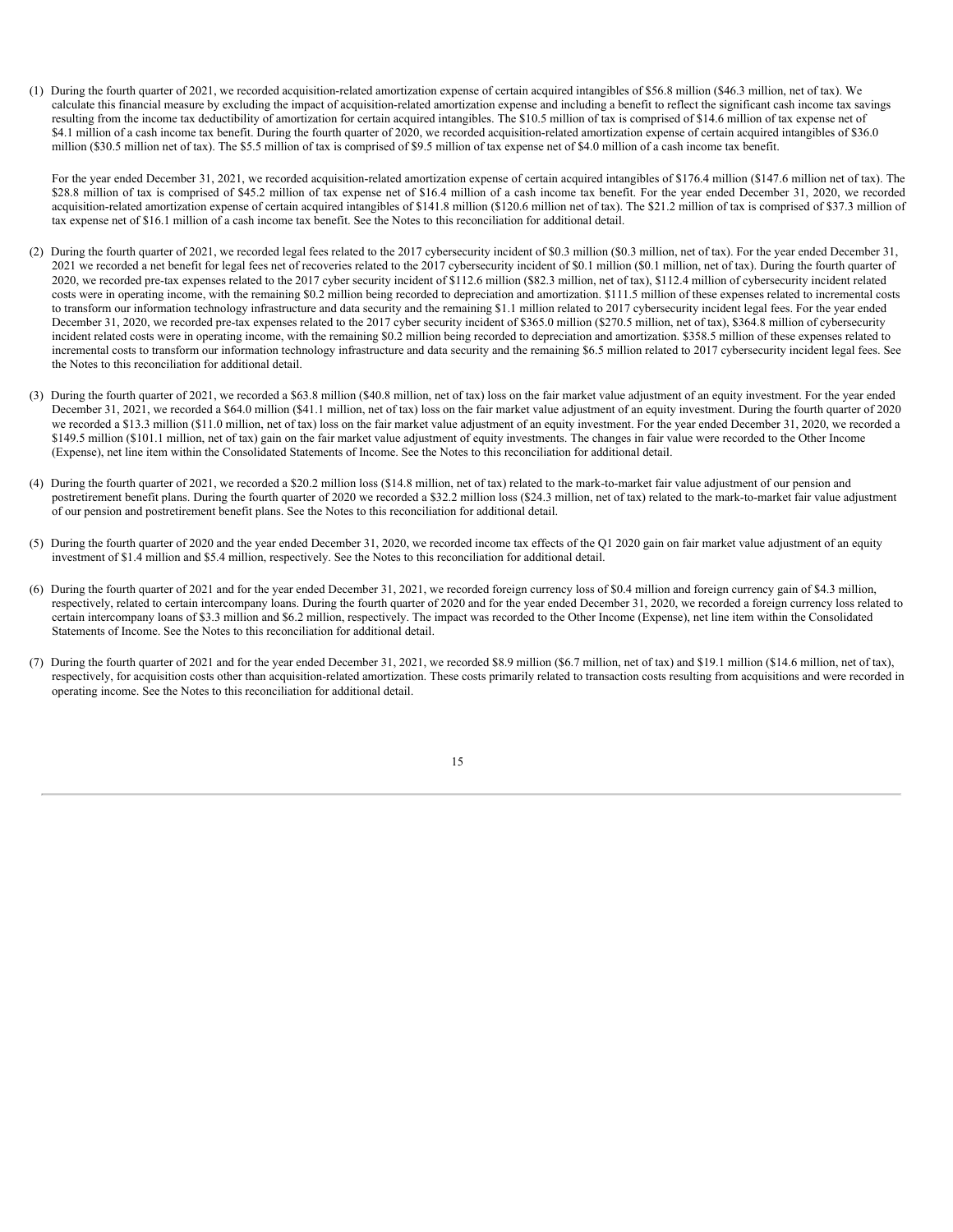- (8) During the fourth quarter of 2021, we recorded a \$6.5 million (\$4.9 million, net of tax) true-up related to a legal settlement that was initially settled in the third quarter of 2018, which was not related to the 2017 cyber security incident. See the Notes to this reconciliation for additional detail.
- (9) During the fourth quarter of 2021 and the fourth quarter of 2020, we recorded \$8.6 million (\$6.5 million, net of tax) and \$31.9 million (\$24.3 million, net of tax), respectively, of restructuring charges for the realignment of internal resources and other costs, which predominantly relates to the reduction of headcount and the realignment of our internal resources to support the Company's strategic objectives and increase the integration of our global operations. See the Notes to this reconciliation for additional detail.
- (10)During the fourth quarter and for the year ended December 31, 2021, we recorded a tax benefit of \$4.9 million and \$14.2 million, respectively, related to the tax effects of deductions for stock compensation in excess of amounts recorded for compensation costs. During the fourth quarter and for the year ended December 31, 2020, we recorded a tax benefit of \$3.2 million and \$6.1 million, respectively, related to the tax effects of deductions for stock compensation in excess of amounts recorded for compensation costs. See the Notes to this reconciliation for additional detail.
- (11)Argentina experienced multiple periods of increasing inflation rates, devaluation of the peso, and increasing borrowing rates. As such, Argentina was deemed a highly inflationary economy by accounting policymakers. For the fourth quarter and year ended December 31, 2021, we recorded a \$0.1 million foreign currency loss and \$0.8 million foreign currency gain, respectively, related to the impact of remeasuring the peso denominated monetary assets and liabilities as a result of Argentina being a highly inflationary economy. For the year ended December 31, 2020, we recorded a foreign currency loss of \$0.5 million, related to the impact of remeasuring the peso denominated monetary assets and liabilities as a result of Argentina being a highly inflationary economy. See the Notes to this reconciliation for additional detail.
- (12)During the first quarter of 2020, we recorded a valuation allowance for certain deferred tax assets of \$7.0 million. See the Notes to this reconciliation for additional detail.
- (13)During the first quarter of 2020, we recorded a \$4.8 million tax benefit on legal settlements related to the 2017 cybersecurity incident, as finalization of the settlement terms in the first quarter have caused us to conclude the tax treatment has changed from the time we recorded the initial loss. See the Notes to this reconciliation for additional detail.
- (14)During the fourth quarter of 2021, we recorded the tax impact of adjustments of \$41.6 million comprised of (i) acquisition-related amortization expense of certain acquired intangibles of \$10.5 million (\$14.6 million of tax expense net of \$4.1 million of a cash income tax benefit), (ii) a tax adjustment of \$23.0 million related to the fair market value adjustment of an equity investment, (iii) a tax adjustment of \$5.4 million related to the fourth quarter mark-to-market fair value adjustment of our pension and postretirement benefit plans, (iv) a tax adjustment of \$2.2 million related to acquisition costs other than acquisition-related amortization, (v) a tax adjustment of \$1.6 million related to a legal settlement true-up not related to the 2017 cyber security incident and (vi) a tax adjustment of \$2.1 million related to the realignment of internal resources. During the fourth quarter of 2020, we recorded the tax impact of adjustments of \$53.6 million comprised of (i) acquisition-related amortization expense of certain acquired intangibles of \$5.5 million (\$9.5 million of tax expense net of \$4.0 million of a cash income tax benefit), (ii) a tax adjustment of \$30.3 million related to the 2017 cybersecurity incident related legal matters, (iii) a tax adjustment of \$2.3 million related to expenses for the 2017 cybersecurity incident, (iv) a \$7.9 million tax adjustment related to the fourth quarter mark-to-market fair value adjustment of our pension and postretirement benefit plans and (v) a tax adjustment of \$7.6 million related to the realignment of internal resources.

For the year ended December 31, 2021, we recorded the tax impact of adjustments of \$61.9 million comprised of (i) acquisition-related amortization expense of certain acquired intangibles of \$28.8 million (\$45.2 million of tax expense net of \$16.4 million of a cash income tax benefit), (ii) a tax adjustment of \$0.2 million related to net benefit for legal fees net of recoveries related to the 2017 cybersecurity incident, (iii) a tax adjustment of \$22.9 million related to the loss on fair market value adjustment of equity investments, (iv) a tax adjustment of \$5.4 million related to the fourth quarter mark-to-market fair value adjustment of our pension and postretirement benefit plans, (v) a tax adjustment of \$4.5 million related to acquisition costs other than acquisition-related amortization, (vi) a tax adjustment of \$1.6 million related to a legal settlement true-up not related to the 2017 cyber security incident and (vii) a tax adjustment of \$2.1 million related to the realignment of internal resources. For the year ended December 31, 2020, we recorded the tax impact of adjustments of \$82.8 million comprised of (i) acquisition-related amortization expense of certain acquired intangibles of \$21.2 million (\$37.3 million of tax expense net of \$16.1 million of a cash income tax benefit), (ii) a tax adjustment of \$94.5 million related to expenses for the 2017 cybersecurity incident, (iii) a tax adjustment of \$48.4 million related to cybersecurity incident related legal matters, (iv) a tax adjustment of \$7.9 million related to the fourth quarter mark-to-market fair value adjustment of our pension and postretirement benefit plans and (v) a tax adjustment of \$7.6 million related to the realignment of internal resources.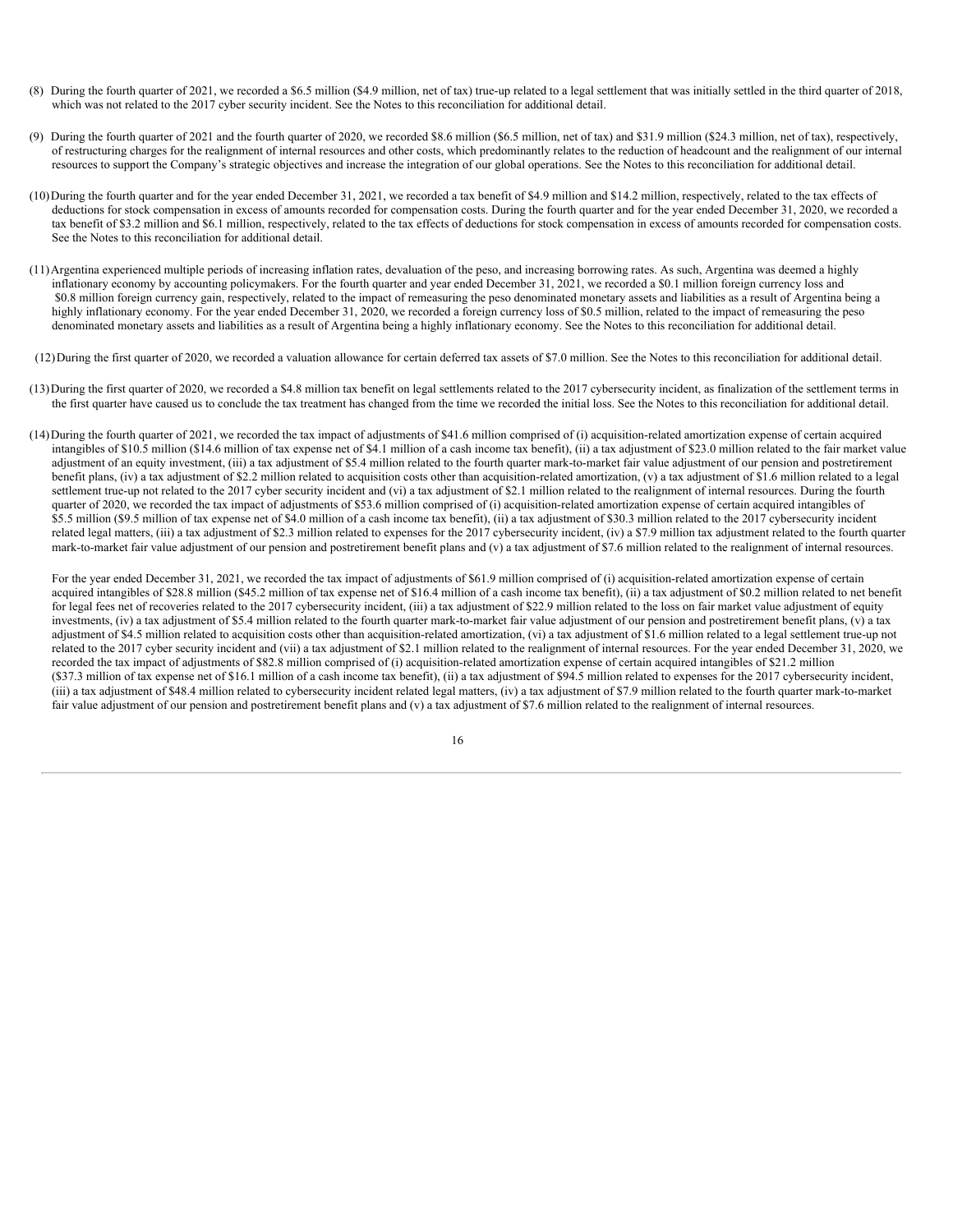### **Reconciliations of Non-GAAP Financial Measures to the Comparable GAAP Financial Measures (Unaudited)** (Dollars in millions, except per share amounts)

B. Reconciliation of net income attributable to Equifax to adjusted EBITDA, defined as net income excluding income taxes, interest expense, net, depreciation and amortization, costs related to the 2017 cybersecurity incident, fair value adjustment of equity investments, pension mark-to-market fair value adjustments, foreign currency impact of certain intercompany loans, acquisition-related costs other than acquisition amortization, legal settlement unrelated to the 2017 cybersecurity incident, realignment of internal resources and other costs, Argentina highly inflationary foreign currency impacts and presentation of adjusted EBITDA margin: **Three Months Ended**

|                                                                   | тигес высша пичем<br>December 31. |         |           |         |                  |  |
|-------------------------------------------------------------------|-----------------------------------|---------|-----------|---------|------------------|--|
| (In millions)                                                     | 2021                              | 2020    | \$ Change |         | % Change         |  |
| Revenue                                                           | 1,253.2                           | 1.118.5 |           | 134.7   | $12 \frac{9}{6}$ |  |
| Net income attributable to Equifax                                | 122.1                             | 74.5    |           | 47.6    | 64 %             |  |
| Income taxes                                                      | 15.2                              | 16.8    |           | (1.6)   | $(10)\%$         |  |
| Interest expense, net*                                            | 38.1                              | 36.4    |           | 1.7     | $5\%$            |  |
| Depreciation and amortization                                     | 132.2                             | 101.6   |           | 30.6    | $30\%$           |  |
| 2017 cybersecurity incident related costs (1)                     | 0.3                               | 112.4   |           | (112.1) | nm               |  |
| Fair market value adjustment of equity investment (2)             | 63.8                              | 13.3    |           | 50.5    | nm               |  |
| Pension mark-to-market fair value adjustment (3)                  | 20.2                              | 32.2    |           | (12.0)  | $(37) \%$        |  |
| Foreign currency impact of certain intercompany loans (4)         | 0.4                               | 3.3     |           | (2.9)   | nm               |  |
| Acquisition-related costs other than acquisition amortization (5) | 8.9                               |         |           | 8.9     | nm               |  |
| Legal settlement (6)                                              | (6.5)                             |         |           | (6.5)   | nm               |  |
| Realignment of internal resources and other costs (7)             | 8.6                               | 31.9    |           | (23.3)  | $(73) \%$        |  |
| Argentina highly inflationary foreign currency adjustment (8)     | 0.1                               |         |           | 0.1     | nm               |  |
| Adjusted EBITDA, excluding the items listed above                 | 403.4                             | 422.4   |           | (19.0)  | $(5) \%$         |  |
| Adjusted EBITDA margin                                            | 32.2%                             | 37.8%   |           |         |                  |  |

|                                                                   | <b>Twelve Months Ended</b> | December 31, |         |           |                  |
|-------------------------------------------------------------------|----------------------------|--------------|---------|-----------|------------------|
| (In millions)                                                     | 2021                       |              | 2020    | \$ Change | $%$ Change       |
| Revenue                                                           | 4,923.9                    |              | 4,127.5 | 796.4     | 19 %             |
| Net income attributable to Equifax                                | 744.2                      |              | 520.1   | 224.1     | 43 $\%$          |
| Income taxes                                                      | 200.7                      |              | 159.0   | 41.7      | $26\%$           |
| Interest expense, net*                                            | 144.3                      |              | 138.5   | 5.8       | $4\%$            |
| Depreciation and amortization                                     | 480.4                      |              | 391.0   | 89.4      | 23 %             |
| 2017 cybersecurity incident related costs (1)                     | (0.1)                      |              | 364.8   | (364.9)   | nm               |
| Fair market value adjustment of equity investments (2)            | 64.0                       |              | (149.5) | 213.5     | nm               |
| Pension mark-to-market fair value adjustment (3)                  | 20.2                       |              | 32.2    | (12.0)    | $(37) \%$        |
| Foreign currency impact of certain intercompany loans (4)         | (4.3)                      |              | 6.2     | (10.5)    | nm               |
| Acquisition-related costs other than acquisition amortization (5) | 19.1                       |              |         | 19.1      | nm               |
| Legal settlement (6)                                              | (6.5)                      |              |         | (6.5)     | nm               |
| Realignment of internal resources and other costs (7)             | 8.6                        |              | 31.9    | (23.3)    | $(73) \%$        |
| Argentina highly inflationary foreign currency adjustment (8)     | (0.8)                      |              | 0.5     | (1.3)     | nm               |
| Adjusted EBITDA, excluding the items listed above                 | 1,669.8                    |              | 1,494.7 | 175.1     | $12 \frac{9}{6}$ |
| Adjusted EBITDA margin                                            | 33.9%                      |              | 36.2%   |           |                  |

\*Excludes interest income of \$0.4 million and \$0.5 million for the fourth quarter of 2021 and 2020, respectively. Also, excludes interest income of \$1.3 million and \$3.1 million for the years ended December 31, 2021 and 2020, respectively.

(1) During the fourth quarter of 2021, we recorded legal fees related to the 2017 cybersecurity incident of \$0.3 million (\$0.3 million, net of tax). For the year ended December 31, 2021 we recorded a net benefit for legal fees net of recoveries related to the 2017 cybersecurity incident of \$0.1 million (\$0.1 million, net of tax). During the fourth quarter of 2020, we recorded pre-tax expenses related to the 2017 cyber security incident of \$112.6 million (\$82.3 million, net of tax), \$112.4 million of cybersecurity incident related costs were in operating income, with the remaining \$0.2 million being recorded to depreciation and amortization. \$111.5 million of these expenses related to incremental costs to transform our information technology infrastructure and data security and the remaining \$1.1 million related to 2017 cybersecurity incident legal fees. For the year ended December 31, 2020, we recorded pre-tax expenses related to the 2017 cyber security incident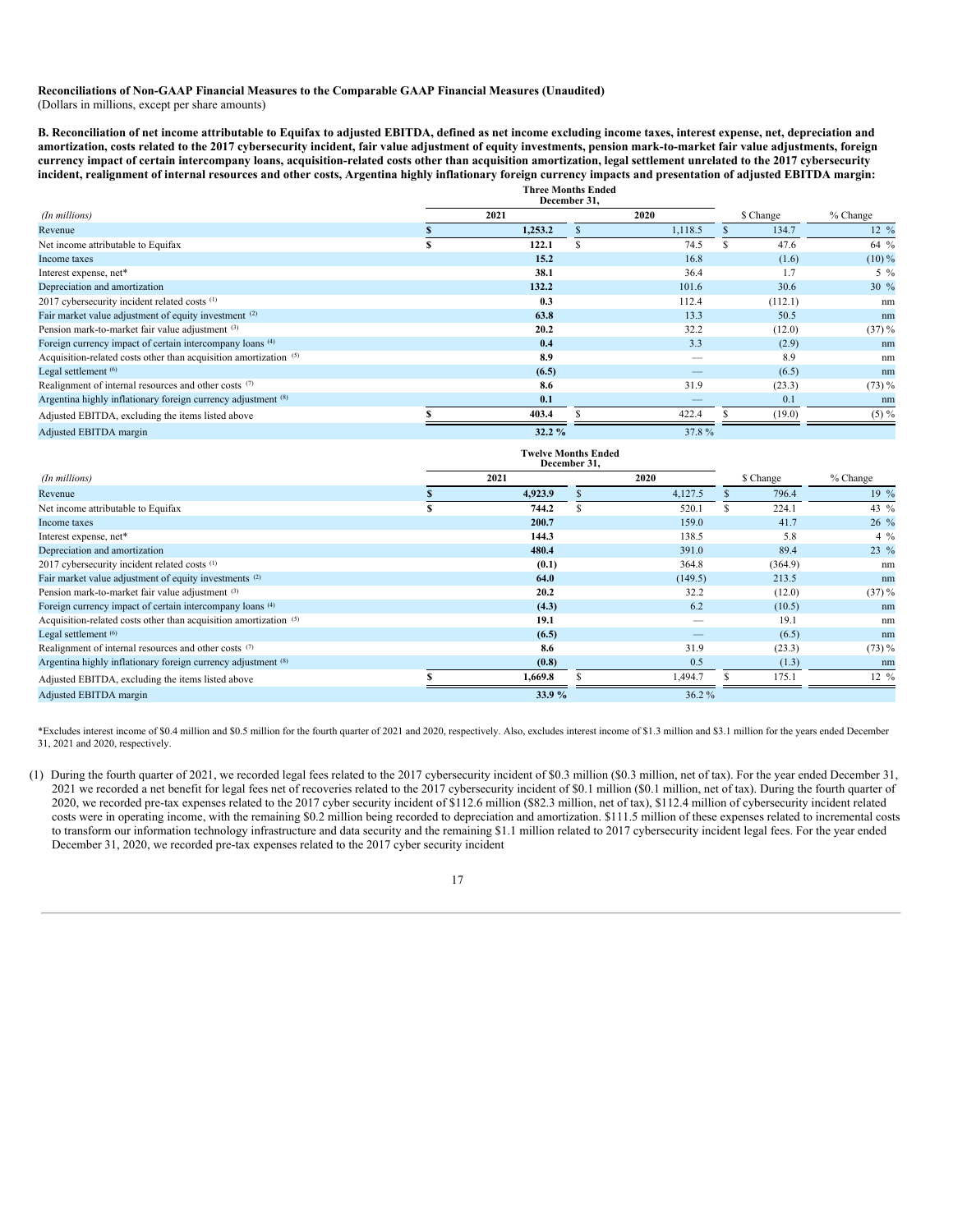of \$365.0 million (\$270.5 million, net of tax), \$364.8 million of cybersecurity incident related costs were in operating income, with the remaining \$0.2 million being recorded to depreciation and amortization. \$358.5 million of these expenses related to incremental costs to transform our information technology infrastructure and data security and the remaining \$6.5 million related to 2017 cybersecurity incident legal fees. See the Notes to this reconciliation for additional detail.

- (2) During the fourth quarter of 2021, we recorded a \$63.8 million (\$40.8 million, net of tax) loss on the fair market value adjustment of an equity investment. For the year ended December 31, 2021, we recorded a \$64.0 million (\$41.1 million, net of tax) loss on the fair market value adjustment of an equity investment. During the fourth quarter of 2020 we recorded a \$13.3 million (\$11.0 million, net of tax) loss on the fair market value adjustment of an equity investment. For the year ended December 31, 2020, we recorded a \$149.5 million (\$101.1 million, net of tax) gain on the fair market value adjustment of equity investments. The changes in fair value were recorded to the Other Income (Expense), net line item within the Consolidated Statements of Income. See the Notes to this reconciliation for additional detail.
- (3) During the fourth quarter of 2021, we recorded a \$20.2 million loss (\$14.8 million, net of tax) related to the mark-to-market fair value adjustment of our pension and postretirement benefit plans. During the fourth quarter of 2020 we recorded a \$32.2 million loss (\$24.3 million, net of tax) related to the mark-to-market fair value adjustment of our pension and postretirement benefit plans. See the Notes to this reconciliation for additional detail.
- (4) During the fourth quarter of 2021 and for the year ended December 31, 2021, we recorded foreign currency loss of \$0.4 million and foreign currency gain of \$4.3 million, respectively, related to certain intercompany loans. During the fourth quarter of 2021 and for the year ended December 31, 2020, we recorded a foreign currency loss related to certain intercompany loans of \$3.3 million and \$6.2 million, respectively. The impact was recorded to the Other Income (Expense), net line item within the Consolidated Statements of Income. See the Notes to this reconciliation for additional detail.
- (5) During the fourth quarter of 2021 and for the year ended December 31, 2021, we recorded \$8.9 million (\$6.7 million, net of tax) and \$19.1 million (\$14.6 million, net of tax), respectively, for acquisition costs other than acquisition-related amortization. These costs primarily related to transaction costs resulting from acquisitions and were recorded in operating income. See the Notes to this reconciliation for additional detail.
- (6) During the fourth quarter of 2021, we recorded a \$6.5 million (\$4.9 million, net of tax) true-up related to a legal settlement that was initially settled in the third quarter of 2018, which was not related to the 2017 cyber security incident. See the Notes to this reconciliation for additional detail.
- (7) During the fourth quarter of 2021 and the fourth quarter of 2020, we recorded \$8.6 million (\$6.5 million, net of tax) and \$31.9 million (\$24.3 million, net of tax), respectively, of restructuring charges for the realignment of internal resources and other costs, which predominantly relates to the reduction of headcount and the realignment of our internal resources to support the Company's strategic objectives and increase the integration of our global operations. See the Notes to this reconciliation for additional detail.
- (8) Argentina experienced multiple periods of increasing inflation rates, devaluation of the peso, and increasing borrowing rates. As such, Argentina was deemed a highly inflationary economy by accounting policymakers. For the fourth quarter and year ended December 31, 2021, we recorded a \$0.1 million foreign currency loss and \$0.8 million foreign currency gain, respectively, related to the impact of remeasuring the peso denominated monetary assets and liabilities as a result of Argentina being a highly inflationary economy. For the year ended December 31, 2020, we recorded a foreign currency loss of \$0.5 million, related to the impact of remeasuring the peso denominated monetary assets and liabilities as a result of Argentina being a highly inflationary economy. See the Notes to this reconciliation for additional detail.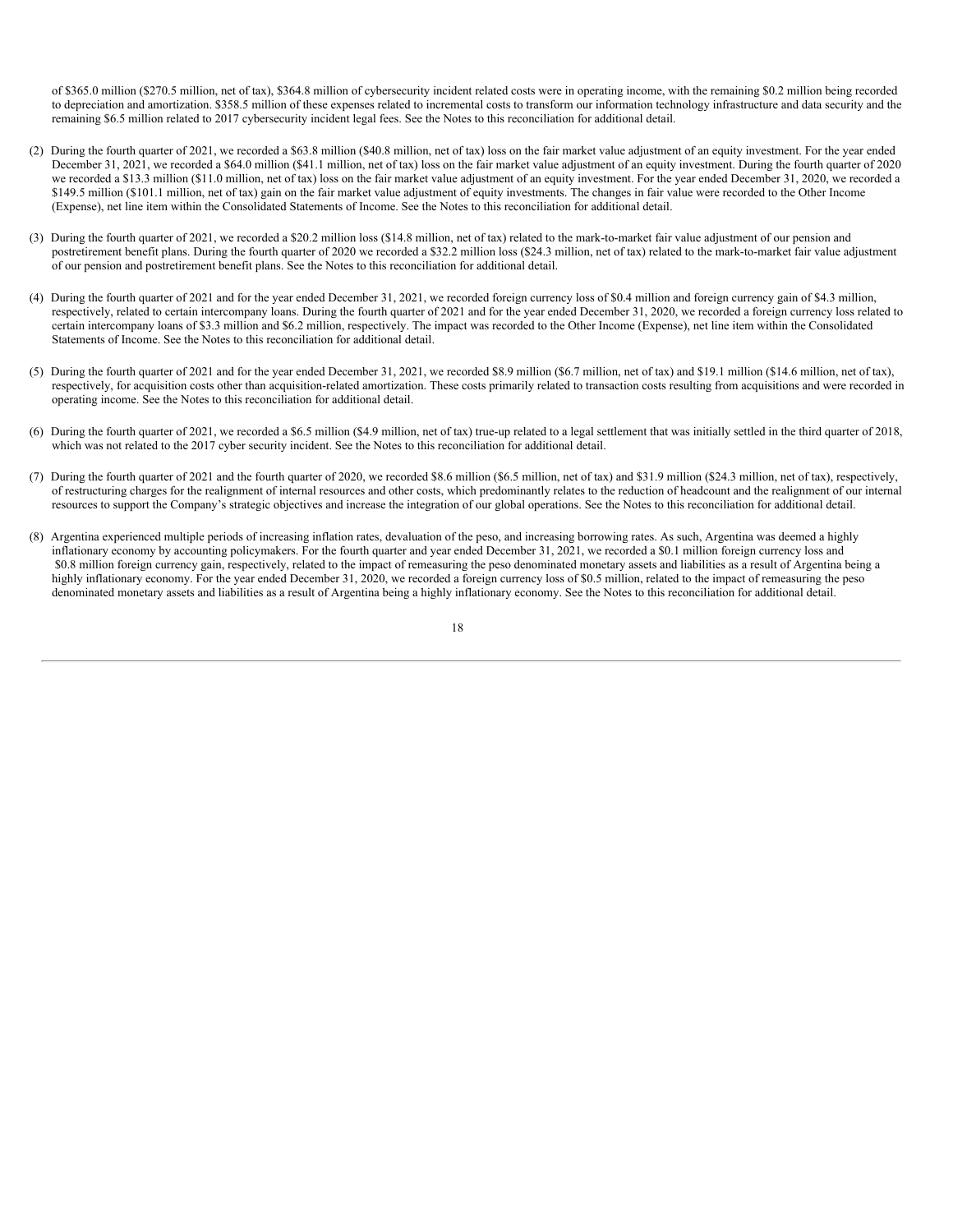C. Reconciliation of net income attributable to Equifax to adjusted EBITDA, defined as net income excluding income taxes, interest expense, net, depreciation and amortization, costs related to the 2017 cybersecurity incident, fair value adjustment of equity investments, pension mark-to-market fair value adjustments, foreign currency impact of certain intercompany loans, acquisition-related costs other than acquisition amortization, legal settlement unrelated to the 2017 cybersecurity incident, realignment of internal resources and other costs, Argentina highly inflationary foreign currency impacts and presentation of adjusted EBITDA margin for **each of the segments:**

| (In millions)                 | Three Months Ended December 31, 2021 |                            |                                             |                          |  |               |  |                                            |  |          |  |  |
|-------------------------------|--------------------------------------|----------------------------|---------------------------------------------|--------------------------|--|---------------|--|--------------------------------------------|--|----------|--|--|
|                               |                                      | <b>Workforce Solutions</b> | <b>U.S. Information</b><br><b>Solutions</b> |                          |  | International |  | <b>General Corporate</b><br><b>Expense</b> |  | Total    |  |  |
| Revenue                       |                                      | 531.6                      |                                             | 434.0                    |  | 287.6         |  | $-$                                        |  | 1,253.2  |  |  |
| Operating Income              |                                      | 215.2                      |                                             | 132.5                    |  | 46.2          |  | (141.7)                                    |  | 252.2    |  |  |
| Depreciation and Amortization |                                      | 39.2                       |                                             | 42.5                     |  | 33.9          |  | 16.6                                       |  | 132.2    |  |  |
| Other income/(expense), net*  |                                      | (0.1)                      |                                             | 0.5                      |  | (69.5)        |  | (6.8)                                      |  | (75.9)   |  |  |
| Noncontrolling interest       |                                      |                            |                                             | $\overline{\phantom{m}}$ |  | (0.9)         |  |                                            |  | (0.9)    |  |  |
| Adjustments <sup>(1)</sup>    |                                      | 3.0                        |                                             | (4.4)                    |  | 76.3          |  | 20.9                                       |  | 95.8     |  |  |
| <b>Adjusted EBITDA</b>        |                                      | 257.3                      |                                             | 171.1                    |  | 86.0          |  | $(111.0)$ \$                               |  | 403.4    |  |  |
| <b>Operating Margin</b>       |                                      | 40.5 $%$                   |                                             | 30.5 $%$                 |  | 16.1%         |  | nm                                         |  | $20.1\%$ |  |  |
| <b>Adjusted EBITDA Margin</b> |                                      | 48.4 $%$                   |                                             | 39.4 $%$                 |  | $29.9\%$      |  | nm                                         |  | $32.2\%$ |  |  |

| (In millions)                 | <b>Twelve Months Ended December 31, 2021</b> |                            |                                             |          |  |                                                                    |  |              |       |         |  |
|-------------------------------|----------------------------------------------|----------------------------|---------------------------------------------|----------|--|--------------------------------------------------------------------|--|--------------|-------|---------|--|
|                               |                                              | <b>Workforce Solutions</b> | <b>U.S. Information</b><br><b>Solutions</b> |          |  | <b>General Corporate</b><br><b>International</b><br><b>Expense</b> |  |              | Total |         |  |
| Revenue                       |                                              | 2,035.4                    |                                             | 1.786.7  |  | 1,101.8                                                            |  |              |       | 4,923.9 |  |
| Operating Income              |                                              | 1,000.7                    |                                             | 551.8    |  | 141.9                                                              |  | (556.4)      |       | 1,138.0 |  |
| Depreciation and Amortization |                                              | 106.6                      |                                             | 158.4    |  | 141.2                                                              |  | 74.2         |       | 480.4   |  |
| Other income/(expense), net*  |                                              | __                         |                                             | 2.5      |  | (50.4)                                                             |  | 3.4          |       | (44.5)  |  |
| Noncontrolling interest       |                                              |                            |                                             |          |  | (4.3)                                                              |  | $-$          |       | (4.3)   |  |
| Adjustments <sup>(1)</sup>    |                                              | 3.1                        |                                             | (0.6)    |  | 75.9                                                               |  | 21.8         |       | 100.2   |  |
| <b>Adjusted EBITDA</b>        |                                              | 1.110.4                    |                                             | 712.1    |  | 304.3                                                              |  | $(457.0)$ \$ |       | 1,669.8 |  |
| <b>Operating Margin</b>       |                                              | 49.2 %                     |                                             | 30.9%    |  | 12.9%                                                              |  | nm           |       | 23.1%   |  |
| <b>Adjusted EBITDA Margin</b> |                                              | 54.6 %                     |                                             | 39.9 $%$ |  | 27.6%                                                              |  | nm           |       | 33.9%   |  |

\*Excludes interest income of \$0.4 million in the fourth quarter and \$1.3 million for the year ended December 31, 2021.

| (In millions)                 | Three Months Ended December 31, 2020 |                            |                                             |          |  |               |                                            |  |         |  |  |
|-------------------------------|--------------------------------------|----------------------------|---------------------------------------------|----------|--|---------------|--------------------------------------------|--|---------|--|--|
|                               |                                      | <b>Workforce Solutions</b> | <b>U.S. Information</b><br><b>Solutions</b> |          |  | International | <b>General Corporate</b><br><b>Expense</b> |  | Total   |  |  |
| Revenue                       |                                      | 412.4                      |                                             | 433.7    |  | 272.4         |                                            |  | 1,118.5 |  |  |
| Operating Income              |                                      | 200.7                      |                                             | 120.1    |  | 36.6          | (187.9)                                    |  | 169.5   |  |  |
| Depreciation and Amortization |                                      | 18.0                       |                                             | 31.0     |  | 36.0          | 16.6                                       |  | 101.6   |  |  |
| Other income/(expense), net*  |                                      | —                          |                                             | 0.6      |  | (8.9)         | (30.3)                                     |  | (38.6)  |  |  |
| Noncontrolling interest       |                                      |                            |                                             |          |  | (3.2)         | $-$                                        |  | (3.2)   |  |  |
| Adjustments <sup>(2)</sup>    |                                      | 11.3                       |                                             | 28.7     |  | 30.0          | 123.1                                      |  | 193.1   |  |  |
| <b>Adjusted EBITDA</b>        |                                      | 230.0                      |                                             | 180.4    |  | 90.5          | (78.5)                                     |  | 422.4   |  |  |
| <b>Operating Margin</b>       |                                      | 48.7 %                     |                                             | 27.7 %   |  | 13.4 %        | nm                                         |  | 15.2%   |  |  |
| Adjusted EBITDA Margin        |                                      | 55.8 %                     |                                             | 41.6 $%$ |  | $33.2 \%$     | nm                                         |  | 37.8%   |  |  |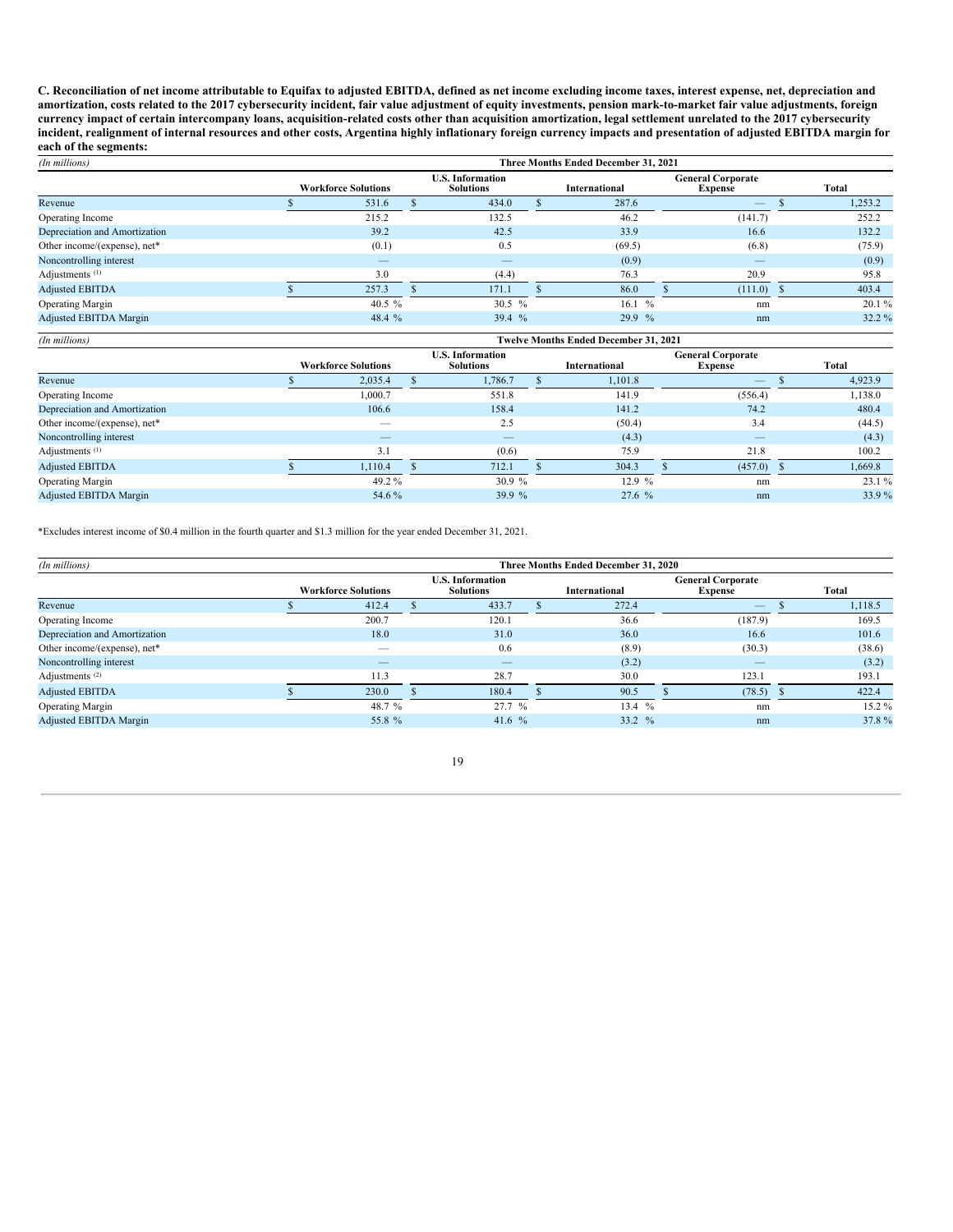| (In millions)                 | <b>Twelve Months Ended December 31, 2020</b> |                            |  |                                             |  |                      |                                            |                                 |  |         |  |
|-------------------------------|----------------------------------------------|----------------------------|--|---------------------------------------------|--|----------------------|--------------------------------------------|---------------------------------|--|---------|--|
|                               |                                              | <b>Workforce Solutions</b> |  | <b>U.S. Information</b><br><b>Solutions</b> |  | <b>International</b> | <b>General Corporate</b><br><b>Expense</b> |                                 |  | Total   |  |
| Revenue                       |                                              | 1,461.7                    |  | 1,711.2                                     |  | 954.6                |                                            | $\hspace{0.1mm}-\hspace{0.1mm}$ |  | 4,127.5 |  |
| Operating Income              |                                              | 703.9                      |  | 515.3                                       |  | 75.7                 |                                            | (618.3)                         |  | 676.6   |  |
| Depreciation and Amortization |                                              | 72.0                       |  | 120.2                                       |  | 133.3                |                                            | 65.5                            |  | 391.0   |  |
| Other income/(expense), net*  |                                              | $\overline{\phantom{a}}$   |  | 2.6                                         |  | 133.4                |                                            | 11.1                            |  | 147.1   |  |
| Noncontrolling interest       |                                              | _                          |  |                                             |  | (6.1)                |                                            |                                 |  | (6.1)   |  |
| Adjustments <sup>(2)</sup>    |                                              | 30.3                       |  | 90.7                                        |  | (66.1)               |                                            | 231.2                           |  | 286.1   |  |
| Adjusted EBITDA               |                                              | 806.2                      |  | 728.8                                       |  | 270.2                |                                            | $(310.5)$ \$                    |  | 1,494.7 |  |
| Operating Margin              |                                              | 48.2 %                     |  | 30.1%                                       |  | $7.9\%$              |                                            | nm                              |  | 16.4%   |  |
| <b>Adjusted EBITDA Margin</b> |                                              | 55.2 %                     |  | 42.6 $%$                                    |  | $28.3\%$             |                                            | nm                              |  | 36.2%   |  |

\*Excludes interest income \$0.5 million in the fourth quarter and \$3.1 million for the year ended December 31, 2020.

(1) During the fourth quarter of 2021, we recorded pre-tax expenses of \$0.3 million for legal fees related to the 2017 cybersecurity incident, \$63.8 million for a loss on the fair market value adjustment of an equity investment, a \$20.2 million loss related to the mark-to-market fair value adjustment of our pension and postretirement benefit plans, \$0.4 million for the foreign currency impact related to certain intercompany loans, \$8.9 million for acquisition-related costs other than acquisition amortization, \$6.5 million for a legal settlement adjustment unrelated to the 2017 cybersecurity incident, \$8.6 million of restructuring charges for the realignment of internal resources and other costs and a \$0.1 million foreign currency loss related to the impact of remeasuring the peso denominated monetary assets and liabilities as a result of Argentina being a highly inflationary economy.

For the year ended December 31, 2021, we recorded a pre-tax net benefit of \$0.1 million for legal fees net of recoveries related to the 2017 cybersecurity incident, a \$64.0 million loss related to the fair value adjustment of equity investments, a \$20.2 million loss related to the mark-to-market fair value adjustment of our pension and postretirement benefit plans, \$4.3 million for the foreign currency impact related to certain intercompany loans, \$19.1 million for acquisition-related costs other than acquisition amortization, \$6.5 million for a legal settlement adjustment unrelated to the 2017 cybersecurity incident, \$8.6 million of restructuring charges for the realignment of internal resources and other costs and a foreign currency gain of \$0.8 million related to the impact of remeasuring the peso denominated monetary assets and liabilities as a result of Argentina being a highly inflationary economy.

(2) During the fourth quarter of 2020, we recorded pre-tax expenses of \$112.4 million for expenses related to the 2017 cybersecurity incident, \$13.3 million for a loss on the fair market value adjustment of an equity investment, a \$32.2 million charge related to the mark-to-market fair value adjustment of our pension and postretirement benefit plans, \$3.3 million for the foreign currency impact related to certain intercompany loans and \$31.9 million of restructuring charges for the realignment of internal resources and other costs.

For year ended December 31, 2020, we recorded pre-tax expenses of \$364.8 million for expenses related to the 2017 cybersecurity incident, a \$149.5 million gain related to the fair value adjustment of equity investments, a \$32.2 million charge related to the mark-to-market fair value adjustment of our pension and postretirement benefit plans, \$6.2 million for the foreign currency impact related to certain intercompany loans, \$31.9 million of restructuring charges for the realignment of internal resources and other costs and a \$0.5 million foreign currency loss related to the impact of remeasuring the peso denominated monetary assets and liabilities as a result of Argentina being a highly inflationary economy.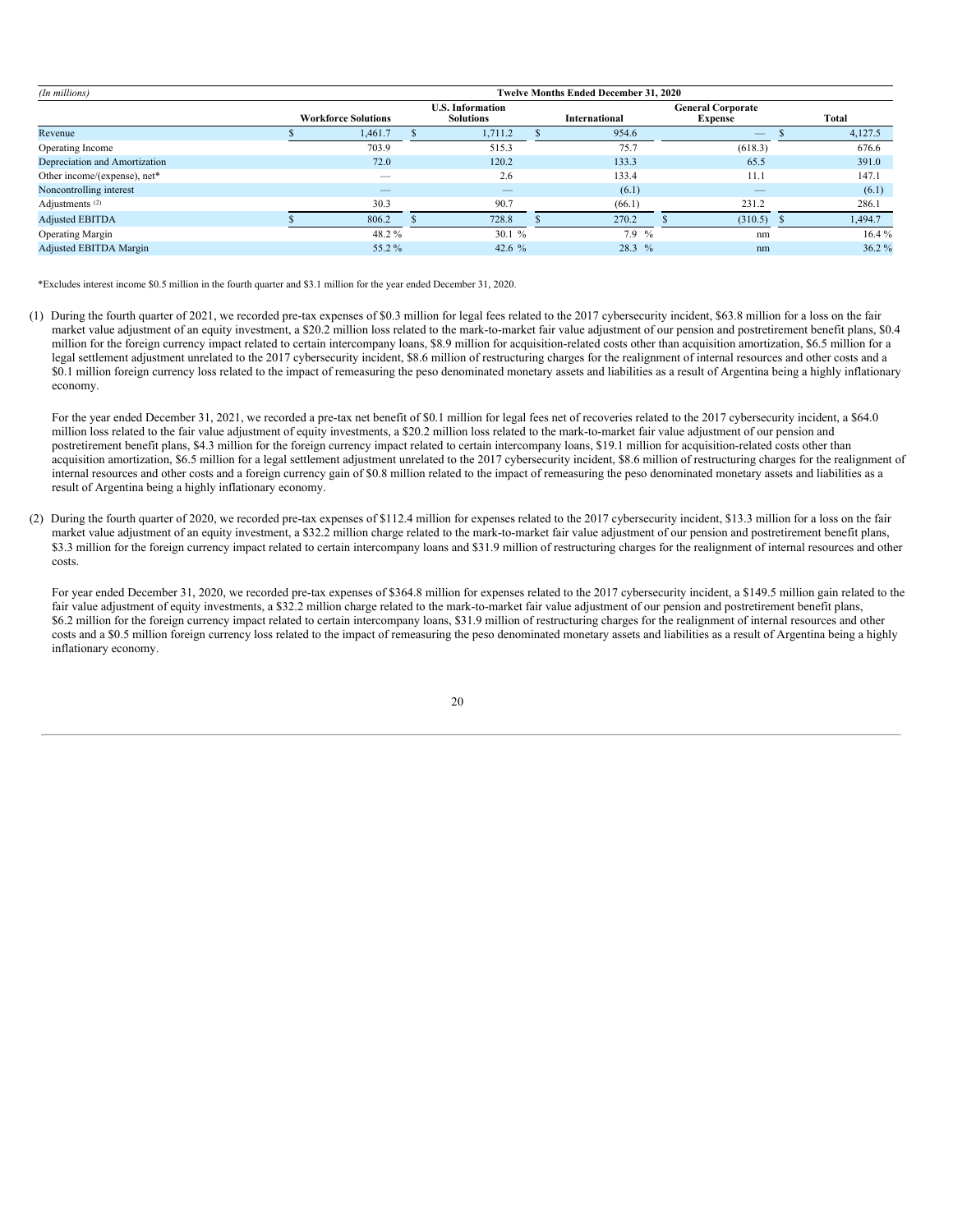#### *Notes to Reconciliations of Non-GAAP Financial Measures to the Comparable GAAP Financial Measures*

**Acquisition-related amortization expense, net of tax**- During the fourth quarter of 2021 and 2020, we recorded acquisition-related amortization expense of certain acquired intangibles of \$56.8 million (\$46.3 million, net of tax) and \$36.0 million (\$30.5 million net of tax), respectively. For the years ended December 31, 2021 and 2020, we recorded acquisition-related amortization expense of certain acquired intangibles of \$176.4 million (\$147.6 million net of tax) and \$141.8 million (\$120.6 million net of tax), respectively.

We calculate this financial measure by excluding the impact of acquisition-related amortization expense and including a benefit to reflect the material cash income tax savings resulting from the income tax deductibility of amortization for certain acquired intangibles. These financial measures are not prepared in conformity with GAAP. Management believes excluding the impact of amortization expense is useful because excluding acquisition-related amortization, and other items that are not comparable allows investors to evaluate our performance for different periods on a more comparable basis. Certain acquired intangibles result in material cash income tax savings which are not reflected in earnings. Management believes that including a benefit to reflect the cash income tax savings is useful as it allows investors to better value Equifax. Management makes these adjustments to earnings when measuring profitability, evaluating performance trends, setting performance objectives and calculating our return on invested capital.

**Costs related to the 2017 cybersecurity incident**- Costs related to the 2017 cybersecurity incident include legal fees to respond to subsequent litigation and government investigations. Through the year ended December 31, 2020, these costs also included incremental costs to transform our information technology, data security and infrastructure. During the fourth quarter of 2021 and for the year ended December 31, 2021, we recorded pre-tax expense of \$0.3 million (\$0.3 million, net of tax) and a pre-tax net benefit of \$0.1 million (\$0.1 million, net of tax), respectively. During the fourth quarter of 2020 and for year ended December 31, 2020, we recorded pre-tax expenses of \$112.6 million (\$82.3 million, net of tax) and \$365.0 million (\$270.5 million, net of tax), respectively. Management believes excluding these charges is useful as it allows investors to evaluate our performance for different periods on a more comparable basis. Management makes these adjustments to net income when measuring profitability, evaluating performance trends, setting performance objectives and calculating our return on invested capital. This is consistent with how management reviews and assesses Equifax's historical performance and is useful when planning, forecasting and analyzing future periods. Costs related to the 2017 cybersecurity incident do not include losses accrued for certain legal proceedings and government investigations related to the 2017 cybersecurity incident.

Fair market value adjustment of equity investments - During the fourth quarter and for the year ended December 31, 2021 we recorded a \$63.8 million (\$40.8 million, net of tax) and \$64.0 million (\$41.1 million, net of tax) loss related to adjusting our investment in Brazil to fair value. For the fourth quarter of 2020 and for the year ended December 31, 2020, we recorded a \$13.3 million (\$11.0 million, net of tax) loss and a \$116.6 million (\$74.8 million, net of tax) gain, respectively, related to adjusting our investment in Brazil to fair value. The investment had previously been recorded on our books at cost less impairment, as it did not have a readily determinable fair value. Subsequent to the initial public offering, our investment in Brazil has been adjusted to fair value, and will continue to be adjusted to fair value at the end of each reporting period, with unrealized gains or losses to be recorded within the Consolidated Statements of Income in Other Income (Expense), net.

During the first quarter of 2020, we recorded a \$32.9 million (\$26.3 million, net of tax) gain related to adjusting our equity method investment in India, in conjunction with the purchase of the remaining interest of our joint venture. Prior to the purchase of the remaining interest, Equifax did not have control over the joint venture. As a result of the transaction, Equifax recognized a gain related to the remeasurement of the preexisting equity interest in the India joint venture at the acquisition-date fair value of the business combination. Management believes excluding these charges from certain financial results provides meaningful supplemental information regarding our financial results for the fourth quarter and for the years ended December 31, 2021 and 2020, since the non-operating gains or losses are not comparable among the periods. This is consistent with how our management reviews and assesses Equifax's historical performance and is useful when planning, forecasting and analyzing future periods.

**Pension mark-to-market fair value adjustment** - We utilize a mark-to-market method of accounting for recognizing actuarial gains and losses and expected return on plan assets for our defined benefit pension and other postretirement benefit plans. Under our accounting methodology for recognizing actuarial gains and losses and expected return on plan assets for our defined benefit pension and other postretirement benefit plans, remeasurement of projected benefit obligation and plan assets are immediately recognized in earnings through net periodic benefit cost within Other Income (Expense) on the Consolidated Statements of Income, with pension and postretirement plans to be remeasured annually in the fourth quarter, or on an interim basis as triggering events require remeasurement. During the fourth quarter of 2021 and for the year ended December 31, 2021, we recorded a \$20.2 million (\$14.8 million, net of tax) loss related to the mark-to-market fair value adjustment of our pension and postretirement benefit plans. During the fourth quarter of 2020 and for the year ended December 31, 2020, we recorded a

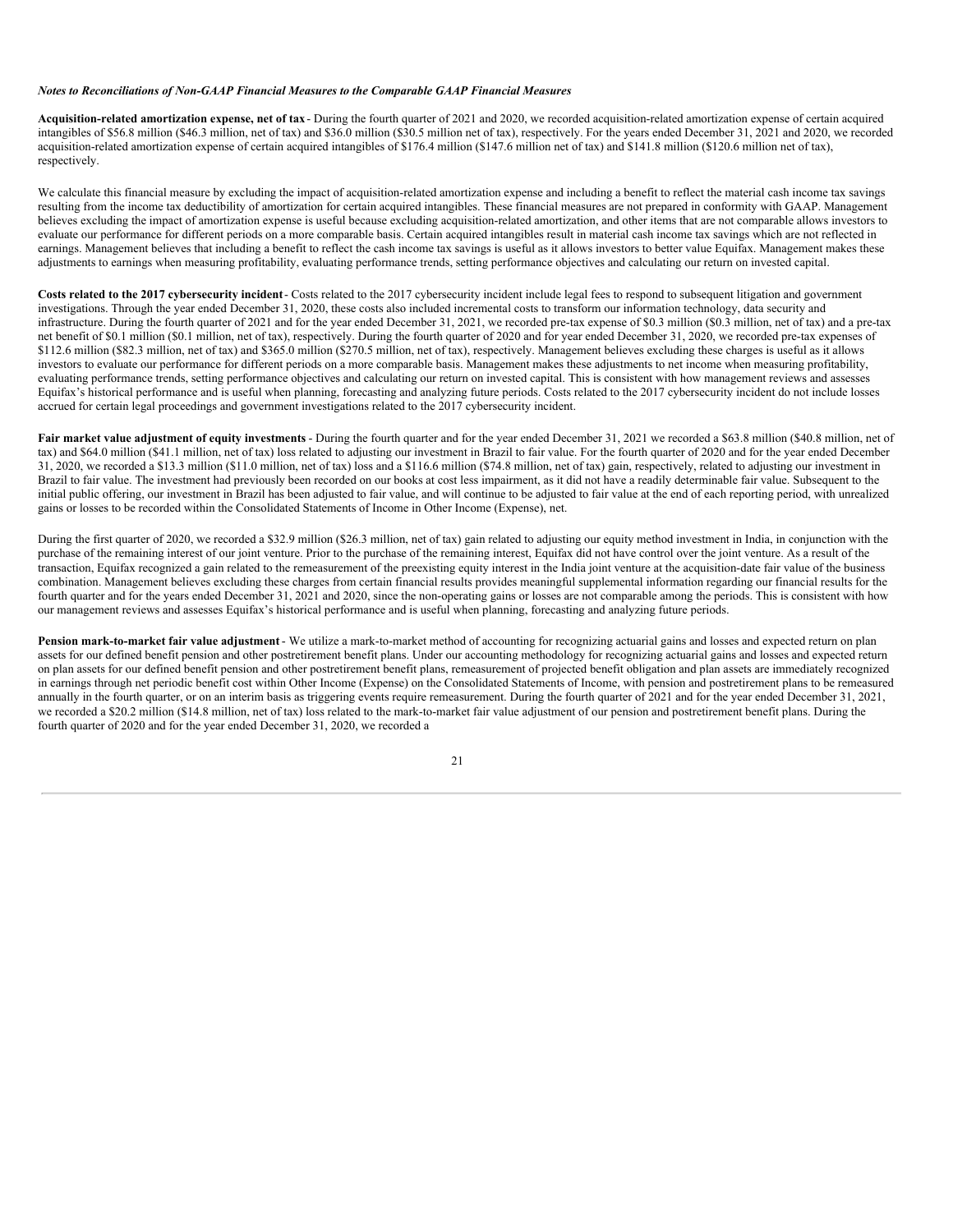\$32.2 million (\$24.3 million, net of tax) loss related to the mark-to-market fair value adjustment of our pension and postretirement benefit plans. Management believes excluding these charges from certain financial results provides meaningful supplemental information regarding our financial results, since the non-operating gains and losses are not comparable among the periods. This is consistent with how our management reviews and assesses Equifax's historical performance and is useful when planning, forecasting and analyzing future periods.

Income tax effects of Q1 2020 gain on fair market value adjustment of equity investment- During the first quarter of 2020, we recorded a gain related to adjusting our equity method investment in India, in conjunction with the purchase of the remaining interest of our joint venture. Prior to the purchase of the remaining interest, Equifax did not have control over the joint venture. As a result of the transaction, Equifax recognized a gain related to the remeasurement of the preexisting equity interest in the India joint venture at the acquisition-date fair value of the business combination. Additional income tax effects related to this transaction were recorded each quarter of 2020. Management believes excluding this gain and related income tax effects from certain financial results provides meaningful supplemental information regarding our financial results for 2020, since the non-operating gain is not comparable among the periods. This is consistent with how our management reviews and assesses Equifax's historical performance and is useful when planning, forecasting and analyzing future periods.

**Foreign currency impact of certain intercompany loans**- During the fourth quarter of 2021 and for the year ended December 31, 2021, we recorded a \$0.4 million foreign currency loss and a \$4.3 million foreign currency gain, respectively, related to certain intercompany loans. The impact was recorded to the Other Income (Expense), net line item within the Consolidated Statements of Income. Management believes excluding this charge is useful as it allows investors to evaluate our performance for different periods on a more comparable basis. This is consistent with how management reviews and assesses Equifax's historical performance and is useful when planning, forecasting and analyzing future periods.

**Acquisition-related costs other than acquisition amortization** - During the fourth quarter and for the year ended December 31, 2021, we recorded \$8.9 million (\$6.7 million, net of tax) and \$19.1 million (\$14.6 million, net of tax) for acquisition costs other than acquisition-related amortization. These costs primarily related to transaction and integration costs resulting from recent acquisitions and were recorded in operating income. Management believes excluding this charge from certain financial results provides meaningful supplemental information regarding our financial results, since a charge of such an amount is not comparable among the periods. This is consistent with how our management reviews and assesses Equifax's historical performance and is useful when planning, forecasting, and analyzing future periods.

**Legal Settlement** - During the third quarter of 2018, we recorded an \$18.5 million (\$14.1 million, net of tax) charge for legal fees and a legal settlement that was not related to the 2017 cybersecurity incident. As of December 31, 2021, the claims period related to the settlement is over and we have recorded a true-up of \$6.5 million (\$4.9 million, net of tax) for the final settlement amount. Management believes excluding this charge from certain financial results provides meaningful supplemental information regarding our financial results for the year ended December 31, 2021, since a charge of such an amount is not comparable among the periods. This is consistent with how our management reviews and assesses Equifax's historical performance and is useful when planning, forecasting and analyzing future periods.

Charge related to the realignment of internal resources and other costs-During the fourth quarter of 2021 and the fourth quarter of 2020, we recorded a restructuring charge of \$8.6 million (\$6.5 million, net of tax) and \$31.9 million (\$24.3 million, net of tax), respectively, related to the realignment of internal resources and other costs, which predominantly relates to the reduction of headcount and the realignment of our internal resources to support the Company's strategic objectives and increase the integration of our global operations. Management believes excluding this charge from certain financial results provides meaningful supplemental information regarding our financial results for the years ended December 31, 2021 and 2020, since the charges are not comparable among the periods. This is consistent with how our management reviews and assesses Equifax's historical performance and is useful when planning, forecasting and analyzing future periods.

Income tax effects of stock awards that are recognized upon vesting or settlement- During the fourth quarter and for the year ended December 31, 2021, we recorded a tax benefit of \$4.9 million and \$14.2 million, respectively, related to the tax effects of deductions for stock compensation in excess of amounts recorded for compensation costs. During the fourth quarter and for the year ended December 31, 2020, we recorded a tax benefit of \$3.2 million and \$6.1 million, respectively, related to the tax effects of deductions for stock compensation in excess of amounts recorded for compensation costs. Management believes excluding this tax effect from financial results provides meaningful supplemental information regarding our financial results for the three and twelve months ended December 31, 2021, as compared to the corresponding period in 2020, because this amount is non-operating and relates to income tax benefits or deficiencies for stock awards recognized when tax amounts differ from recognized stock compensation cost. This is consistent with how management reviews and assesses Equifax's historical performance and is useful when planning, forecasting and analyzing future periods.